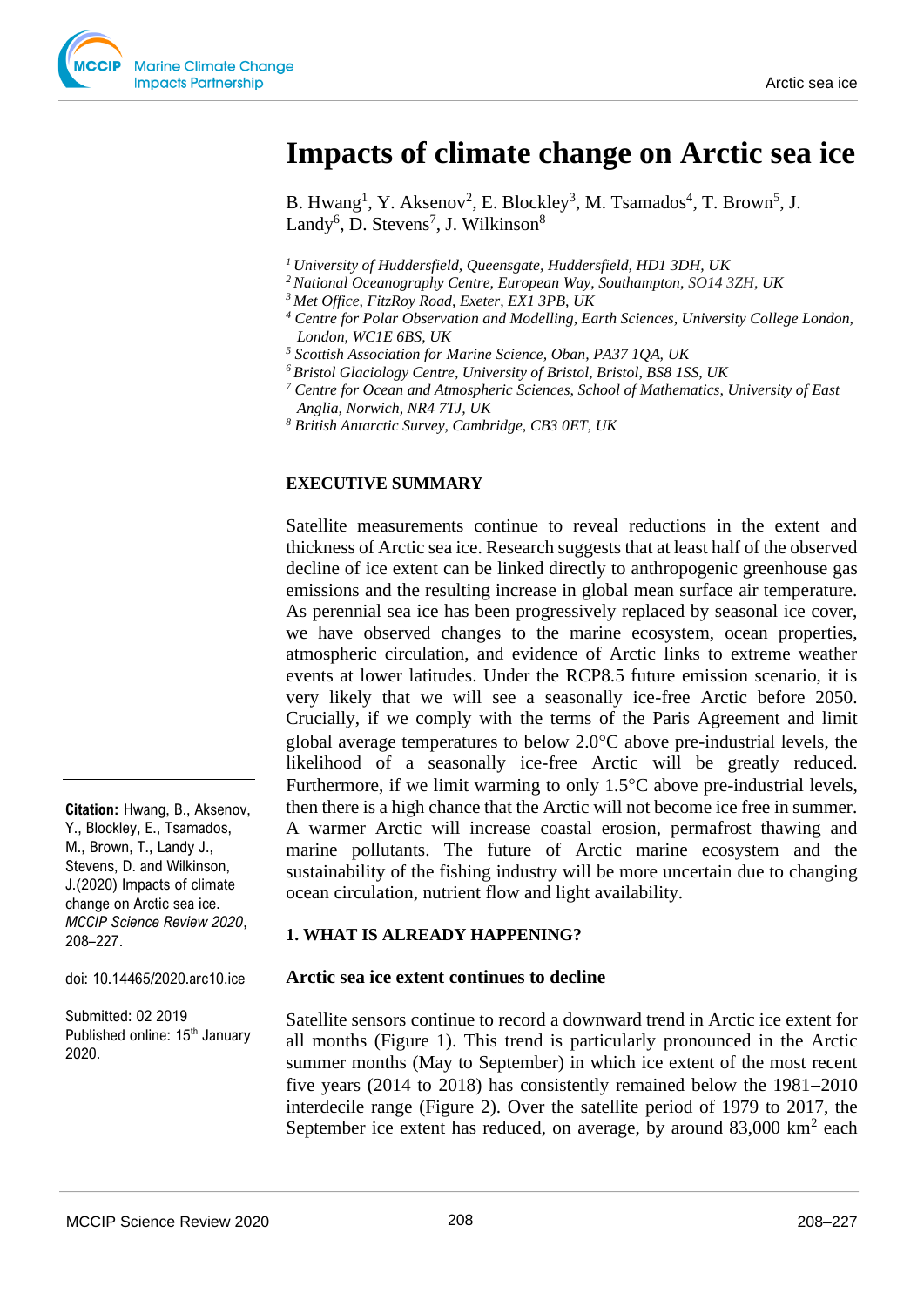

year, or approximately 13.0% per decade as referenced to the mean September extent for 1981−2010 (Serreze and Meier, 2018). This equates to an area of sea ice larger than the size of Scotland being lost every year. However, the loss of ice is not uniform across the Arctic Ocean. For example, the largest declines of summer ice extent have occurred in the East Siberian, Chukchi and Laptev / Kara Seas (Figure 3), whilst the largest decline in midwinter ice extent was observed in the Barents Sea (Onarheim *et al*., 2018).



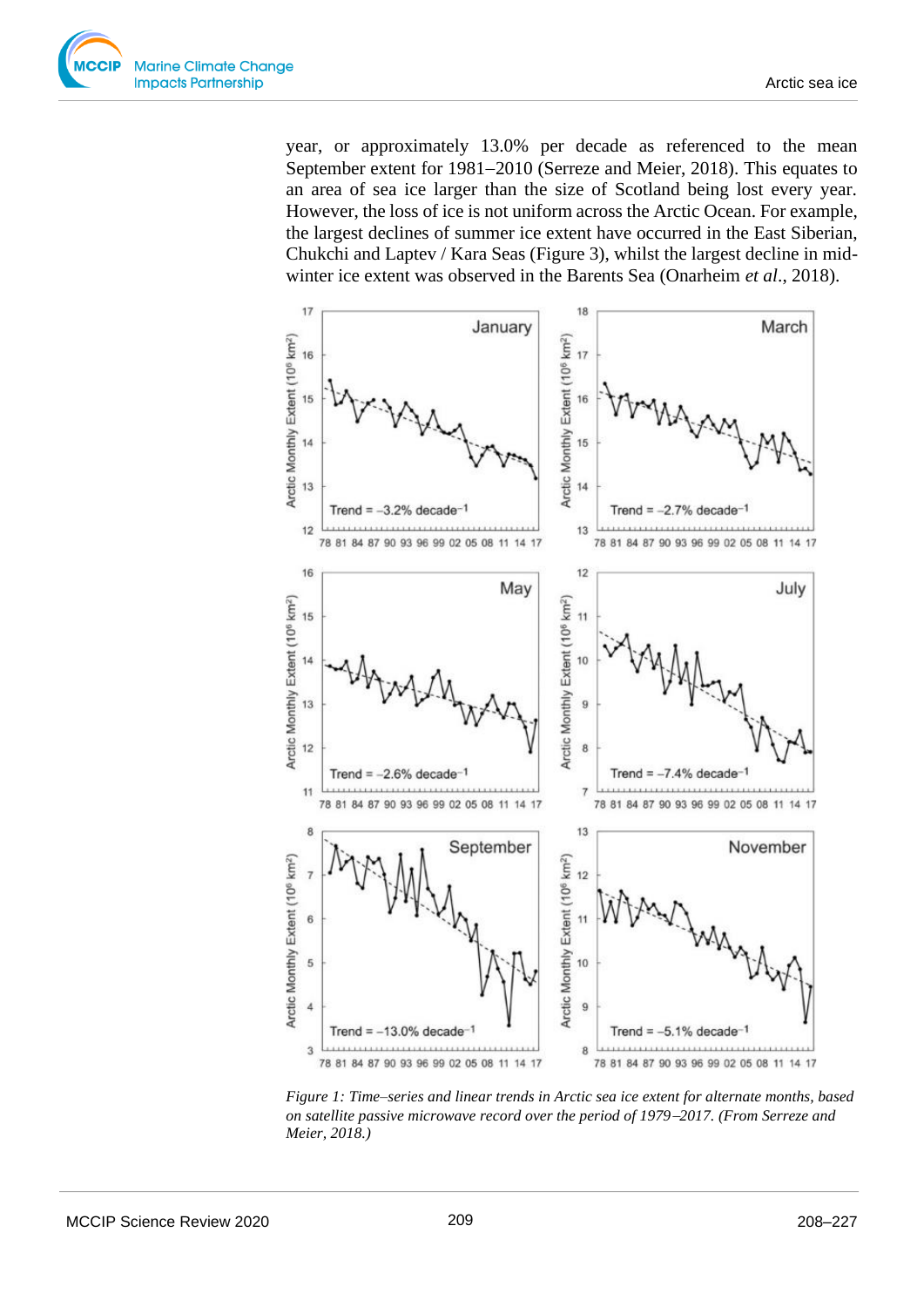## **Arctic sea ice is thinning**

It is not only the extent of Arctic sea ice that is changing, it is also thinning (Lindsay and Schweiger, 2015), and the area of thick multiyear ice that has survived at least one summer has significantly reduced (Kwok, 2018). Currently, we do not have the capability to measure sea-ice thickness directly from satellite sensors, however we can infer its thickness from space during winter (e.g. Cryosat-2 radar altimetry) by measuring the height of the ice above the sea surface and converting this into a thickness (Laxon *et al*., 2013). Obtaining reliable ice thickness data in late spring and summer months still remains a challenge, because melt ponds forming at the sea-ice surface provide similar radar reflections to gaps (leads) in the ice pack, and we need to be able to differentiate ice from ocean to measure thickness. The latest synthesis of in-situ and satellite data indicates an Arctic-wide thinning of 2 m (66%) over the past six decades, from an average Central Arctic end-ofsummer ice thickness of around  $2.8 \pm 0.5$  m in the 1970s to  $1.5 \pm 0.1$  m in the 2010s (Kwok, 2018). Steep declines in ice thickness measured through the 1990s and 2000s have levelled off recently, with mean Central Arctic midwinter ice thickness settling around 2 m since 2008. Over the 15-year satellite observation (2003−2018), the total mid-winter sea-ice volume has declined by 2900  $km<sup>3</sup>$  per decade while end-of-summer ice volume has declined by  $5100 \text{ km}^3$  per decade (Kwok, 2018). The enhanced volume loss following summer melting is attributed to steeply declining trends in September−October sea ice extent and progressive replacement of thick multi-year ice by thinner first-year ice (Kwok, 2018). The loss of volume of multi-year ice each summer has contributed significantly to the  $5000 \text{ km}^3$ additional freshwater accumulated in the Beaufort Gyre since the 1990s (Wang *et al*., 2018).



*Figure 2: The graph above shows Arctic sea ice extent (area of ocean with at least 15% sea ice) as of September, 4, 2018, along with daily ice extent data for four previous years and 2012, the year with record low minimum extent. 2018 is shown in blue, 2017 in green, 2016 in orange, 2015 in brown, 2014 in purple, and 2012 in dotted brown. The 1981 to 2010 median is in dark grey. The grey areas around the median line show the interquartile and interdecile ranges of the data. (From NSIDC, 2018.)*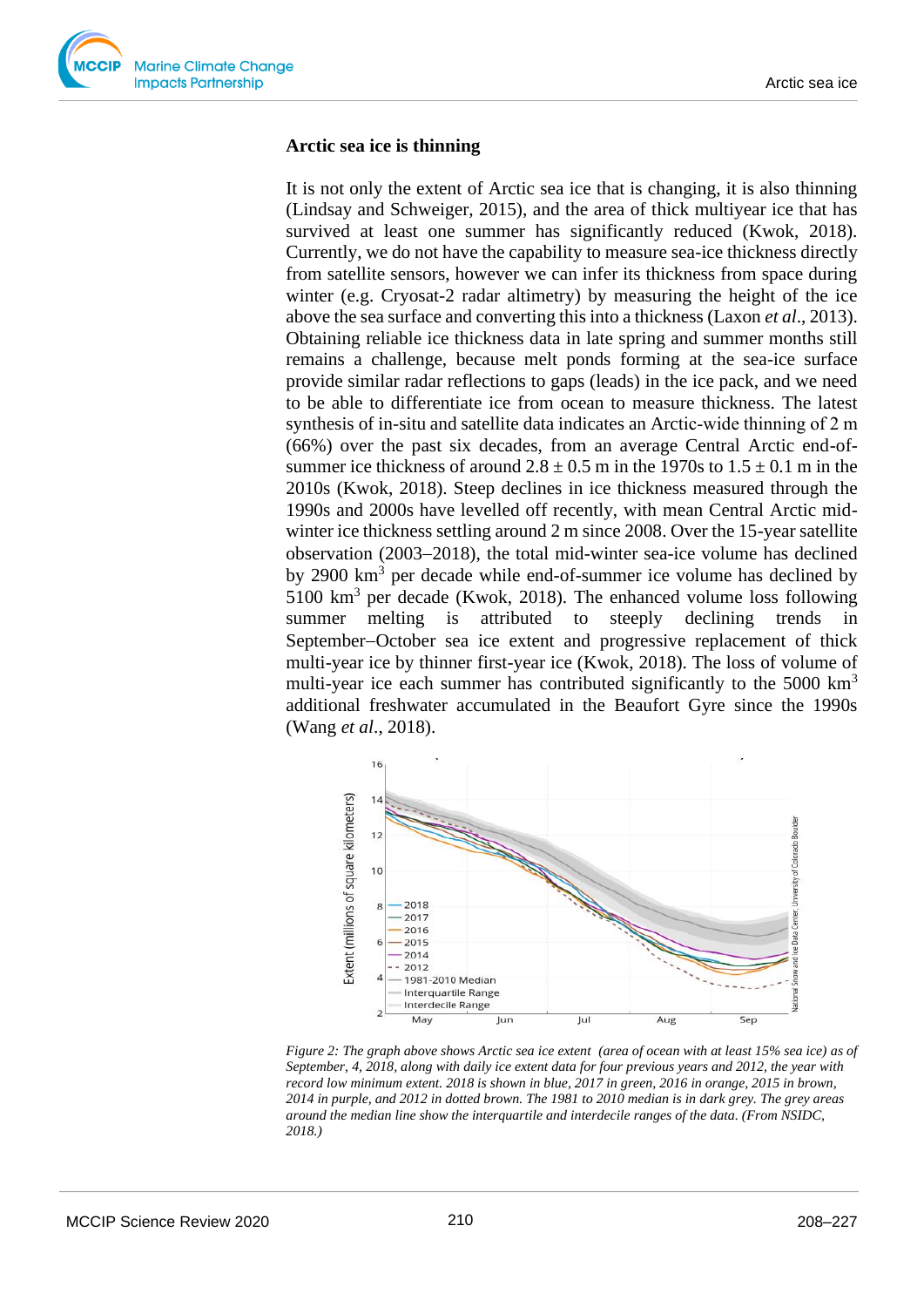## **The loss of ice affects snow cover on sea ice**

Snow accumulation at the surface of sea ice has a strong effect on the thermophysical and optical properties of the ice underneath. Snow is a very poor conductor, thereby limiting the rate of sea ice growth, and has a reflectivity up to 50% higher than bare ice (Perovich and Polashenski, 2012). The deep snow provides a habitat for megafauna, such as ringed seals and polar bears, whereas the depth of the snow regulates how much light penetrates through the sea ice to the ocean, affecting the productivity of icealgae and under-ice phytoplankton blooms. It has been observed that the mean thickness of snow accumulating on sea ice has declined from approximately 35 to 22 cm in the western Arctic and 33 to 15 cm in the Beaufort and Chukchi Seas since the mid-1900s (Webster *et al*., 2014). This thinner snow cover is primarily caused by the combination of a loss of multiyear ice and later freeze-up dates that lead to lower total end-of-winter snow accumulation. Monitoring snow thickness on a pan-Arctic scale is particularly challenging, but recent efforts to retrieve snow properties from airborne (Kwok *et al*., 2017) and satellite remote sensing (Lawrence *et al*., 2018; Guerreiro *et al*., 2016; Maaß *et al*., 2013) are showing some promise. Large uncertainties remain in regions poorly sampled by airborne systems, especially over the Eurasian sector and outside of the spring season. Snow thickness from reanalysis products and climate models can differ by a factor of 3 (Chevallier *et al*., 2016). As such, snow on sea ice remains one of the key unconstrained components of the Arctic system in estimating sea ice thickness from satellite altimetry, despite its important role in regulating ice growth (through its strong insulating property), limiting light penetration to the ocean and as a habitat for Arctic animals.

# **Sea ice drifting faster**

Analysis of almost forty years of pan-Arctic sea ice drift data from satellite sensors reveal an overall increase in strength of ocean currents in the Beaufort Gyre and Transpolar Drift (Figure 3), particularly over the last decade (Kwok *et al*., 2013). This strong positive trend in ice drift speeds (around 20% per decade) cannot be explained by the much weaker trend in wind speeds, but instead by the strong trend in areas of multiyear ice loss and with relatively low ice concentration (Olason and Notz, 2014).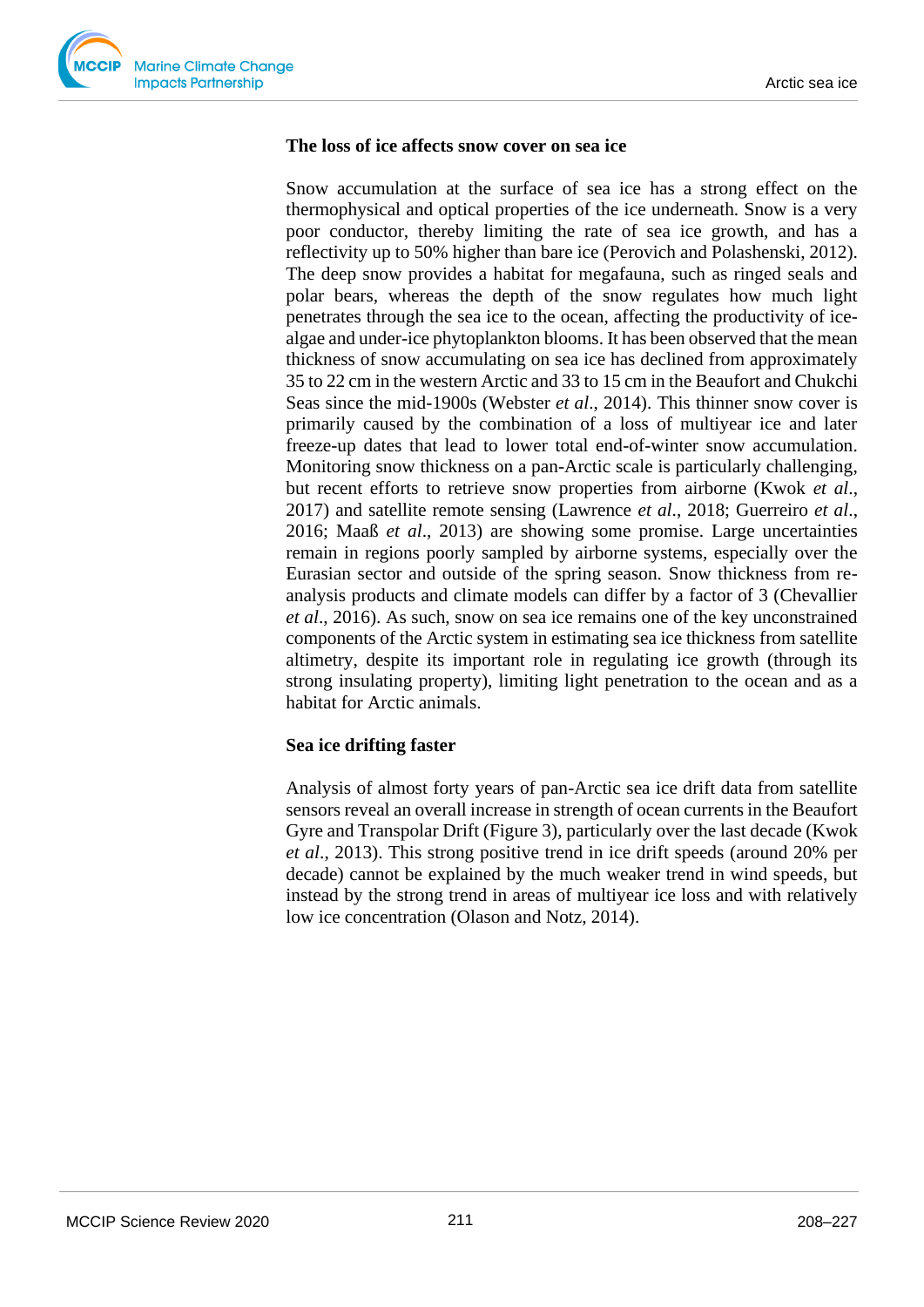



*Figure 3: Maps of the Arctic Ocean and major surface ocean currents. (From AMAP, 2018.)*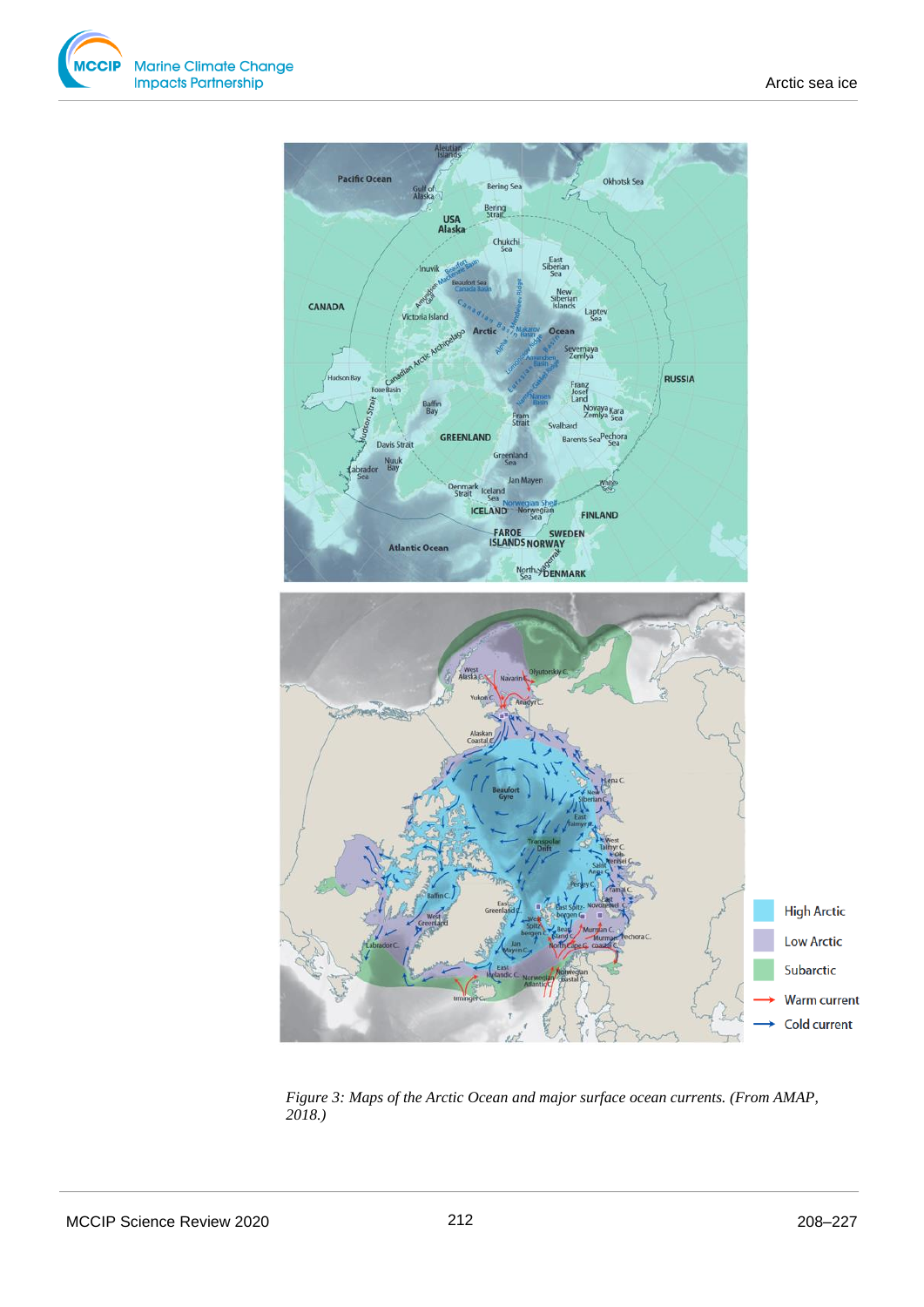

### **Increased ice export**

The region between Greenland and Svalbard (Norway), known as 'Fram Strait', is the area where most of the sea ice is exported from the Arctic. Annual sea-ice volume export through Fram Strait has increased over the past few decades by 6% per decade, and by 11% per decade during spring and summer (Smedsrud *et al*., 2017). During winter months, southward ice export through Fram Strait is highly variable, e.g. fluctuating between 21 km<sup>3</sup> per month and 540 km<sup>3</sup> per month within a two-month period. This variability is driven primarily by large-scale variability in atmospheric circulation captured by the Arctic Oscillation (AO) and North Atlantic Oscillation (NAO) (Ricker *et al*., 2018).

# **2. ACCOUNTING FOR CHANGES IN ARCTIC SEA ICE**

#### **Anthropogenic causes for the changes in Arctic sea ice**

Research suggests that at least half of the Arctic's sea ice extent decline since the middle of the  $20<sup>th</sup>$  century can be attributable to anthropogenic greenhouse gas emissions and the resulting increase in global mean surface-air temperatures (Ding *et al*., 2017; Song *et al*., 2016; Stroeve *et al*., 2012; Kay *et al*., 2011; Notz and Stroeve, 2016; Notz and Marotzke, 2012). Some studies have shown that the decline in Arctic sea ice extent is directly linked to atmospheric CO<sup>2</sup> concentration (Stroeve and Notz, 2018; Notz and Stroeve, 2016; Notz and Marotzke, 2012). Importantly, if global temperatures were to level out, sea ice extent would stabilise in equilibrium with the forcing (Ridley and Blockley, 2018).

### **Other primary causes for the changes in the Arctic sea ice**

Much of the melting of sea ice can be attributed to in-situ ocean warming caused by the increased solar absorption (Field *et al*., 2018; Kashiwase *et al*., 2017). The decline in surface albedo induced by longer sea-ice melting seasons and lower ice concentration increases solar heat input into the Arctic ice-ocean system. This warm upper ocean can cause the ice to melt from below at a rate of up to 0.11 m per day (Perovich *et al*., 2008), significantly contributing to the observed sea ice loss especially in the western Arctic (Timmermans *et al*., 2018). In the eastern Arctic, the intrusion of warm Atlantic inflow is the primary cause for the decline of sea ice extent, particularly in the Barents Sea where the majority of winter sea ice loss has occurred (Polyakov *et al*., 2017).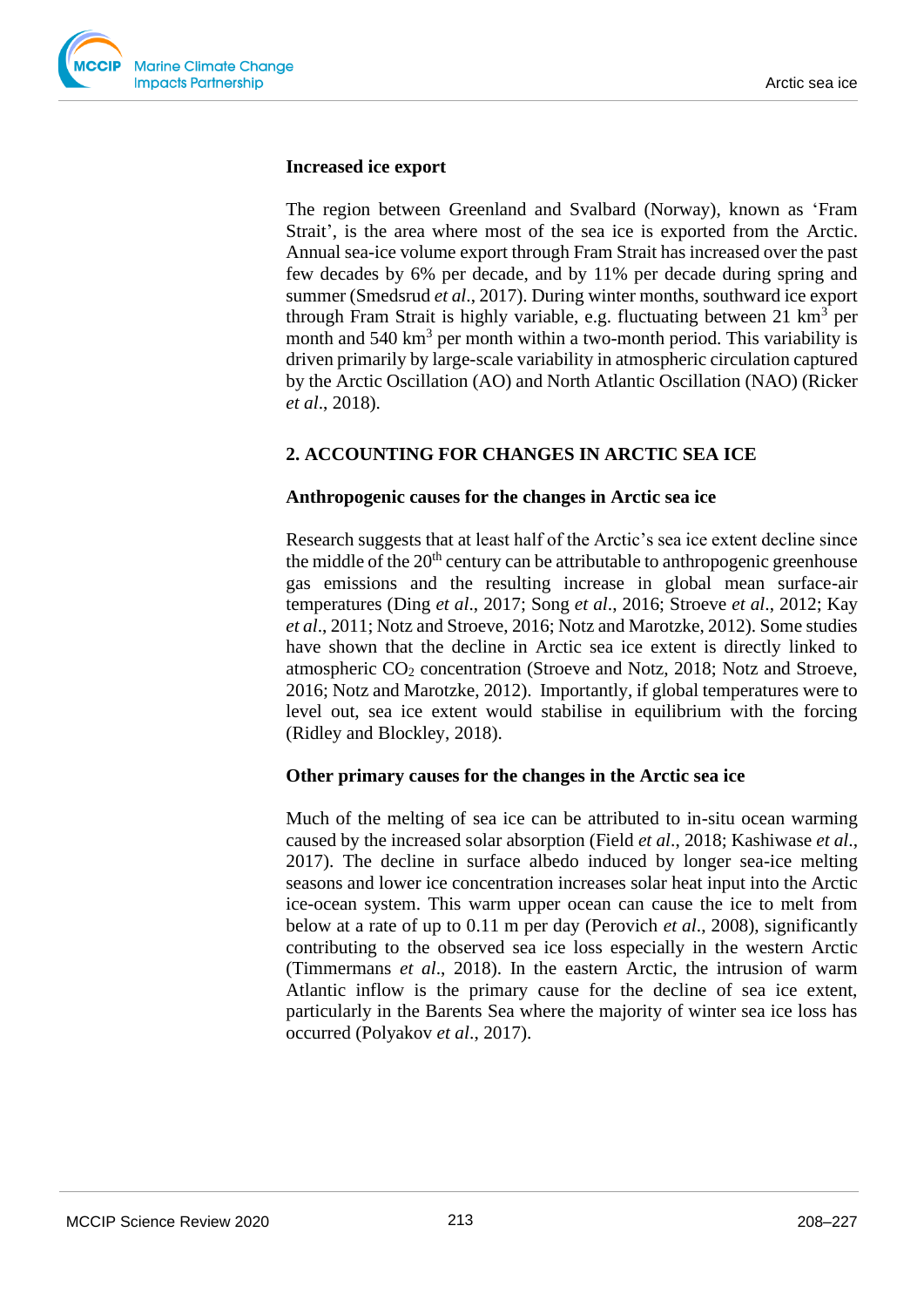# **3. WIDER IMPLICATIONS OF DECLINING ARCTIC SEA ICE**

## **Marginal Ice Zone is expanding with declining sea ice**

One of the biggest impacts of declining and thinning Arctic sea ice is the expansion of the Marginal Ice Zone (MIZ), typically defined as a dynamic area with small ice floes and low ice concentration (15 to 80%) (Aksenov *et al*., 2017; Zhang *et al*., 2015; Strong *et al*., 2017). This widening of the summer MIZ has been estimated at 12% per decade (Strong and Rigor, 2013; Zhang *et al*., 2015) and is projected to continue increasing in the future (Figure 4). The expanding MIZ allows an intensification of the momentum (Martin *et al*., 2016) and heat exchange between atmosphere and ocean (Gallaher *et al*., 2016), enhances solar warming in the upper ocean (Perovich *et al*., 2011), generates stronger ocean surface waves (Overeem *et al*., 2011; Stopa *et al*., 2016; Thompson and Rogers, 2014) and promotes smaller ice floes (Aksenov *et al*., 2017; Hwang *et al*., 2017). These conditions enhance turbulent mixing in the upper ocean (Lincoln *et al*., 2016). By contrast, intense sea ice melt in the MIZ forms a stratified surface layer and subdues the exchanges of momentum and matter between the ocean surface and the deeper ocean (Randelhoff *et al*., 2017).

# **Declining sea ice potentially affects primary production and marine wildlife**

A seasonally ice-free Arctic can significantly affect primary production (Perovich and Polashenski, 2012). Thinner snow and sea ice increases the light transmission reaching under sea ice (Leu *et al*., 2015), leading to massive under-ice phytoplankton blooms (Arrigo *et al*., 2012). These changes in the phenology and amount of ice-algal and phytoplankton blooms will potentially cascade up the entire Arctic food web (Søreide *et al*., 2010). A modelling study has suggested that changing sea ice conditions permit subice phytoplankton blooms in 30% of the ice-covered Arctic Ocean, where 20 years ago these blooms may have been uncommon (Horvat *et al*., 2017).

Many macro- and mega-faunal species time their feeding (Brown and Belt, 2012) and reproduction (Søreide *et al*., 2010) to coincide with sea ice melt and its associated changes in primary production. Changes in the timing of sea ice formation and melt (including associated changes in primary production) is likely to result in a temporal mismatch of demand for available resources, including carbon available from sea-ice associated algae (Leu *et al*., 2011) and physical habitat (Regehr *et al*., 2016). As marine animals rely on ice-derived carbon throughout all seasons of the year (Brown *et al*., 2018), declining sea ice would affect marine wildlife more significantly than recently believed.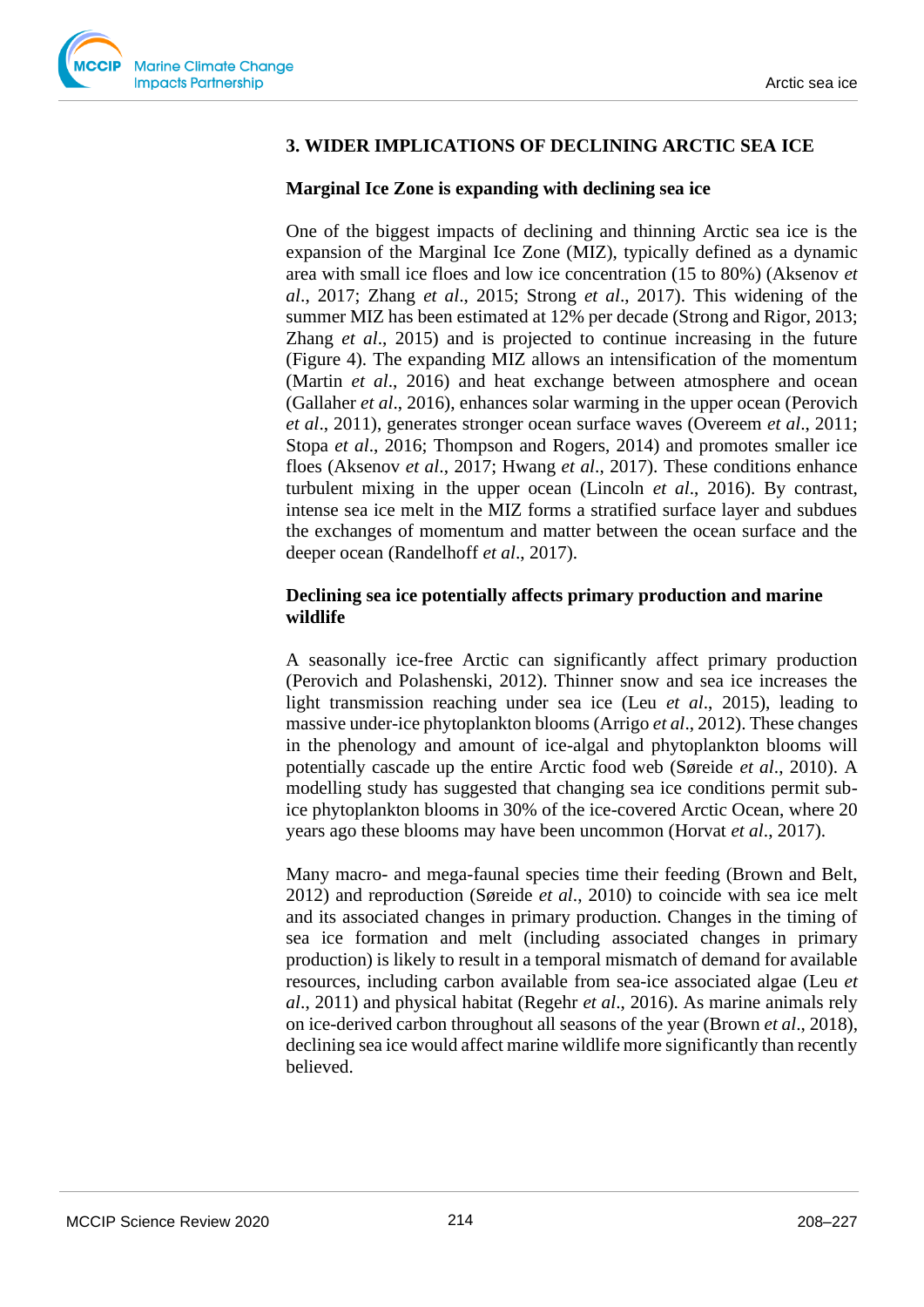



*Figure 4: Simulated monthly mean (solid) relative area (%) of MIZ (sea ice concentration between 15 and 80%) in winter (December-February; blue lines) and summer (June-August; red lines) from the NEMO-ROAM025 projection from Aksenov et al. (2017) (a) and summer ice area (blue lines) together with MIZ relative area (red lines) from a HadGEM3 climate projection (b). The shading in (a) denotes one standard deviation and dashed lines depict fitted linear trends. Inset in (a) shows MIZ width observed by satellites in summer (June-September, red line) and winter (February-April, blue line) taken from Strong and Rigor (2013).*

### **Declining sea ice potentially affects remote weather**

There is compelling evidence that reduced Arctic sea ice cover can influence weather and climate beyond the Arctic region (e.g. Kim *et al*., 2014; Kug *et al*., 2015; Kretschmer *et al*., 2016; Francis *et al*., 2017). Sea ice loss in the Barents and Kara Seas has been linked with cold episodes in eastern Asia (Kim *et al*., 2014; Kug *et al*., 2015; Kretschmer *et al*., 2016), has doubled the probability of severe winters in central Eurasia (Mori *et al*., 2014), has increased rain-on-snow events in Siberia causing problems for nomadic reindeer-herders (Forbes *et al*., 2016) and has led to a wavier jet stream (with associated changes in blocking), which has been suggested to link with persistent winter storms in North America (Francis *et al*., 2017).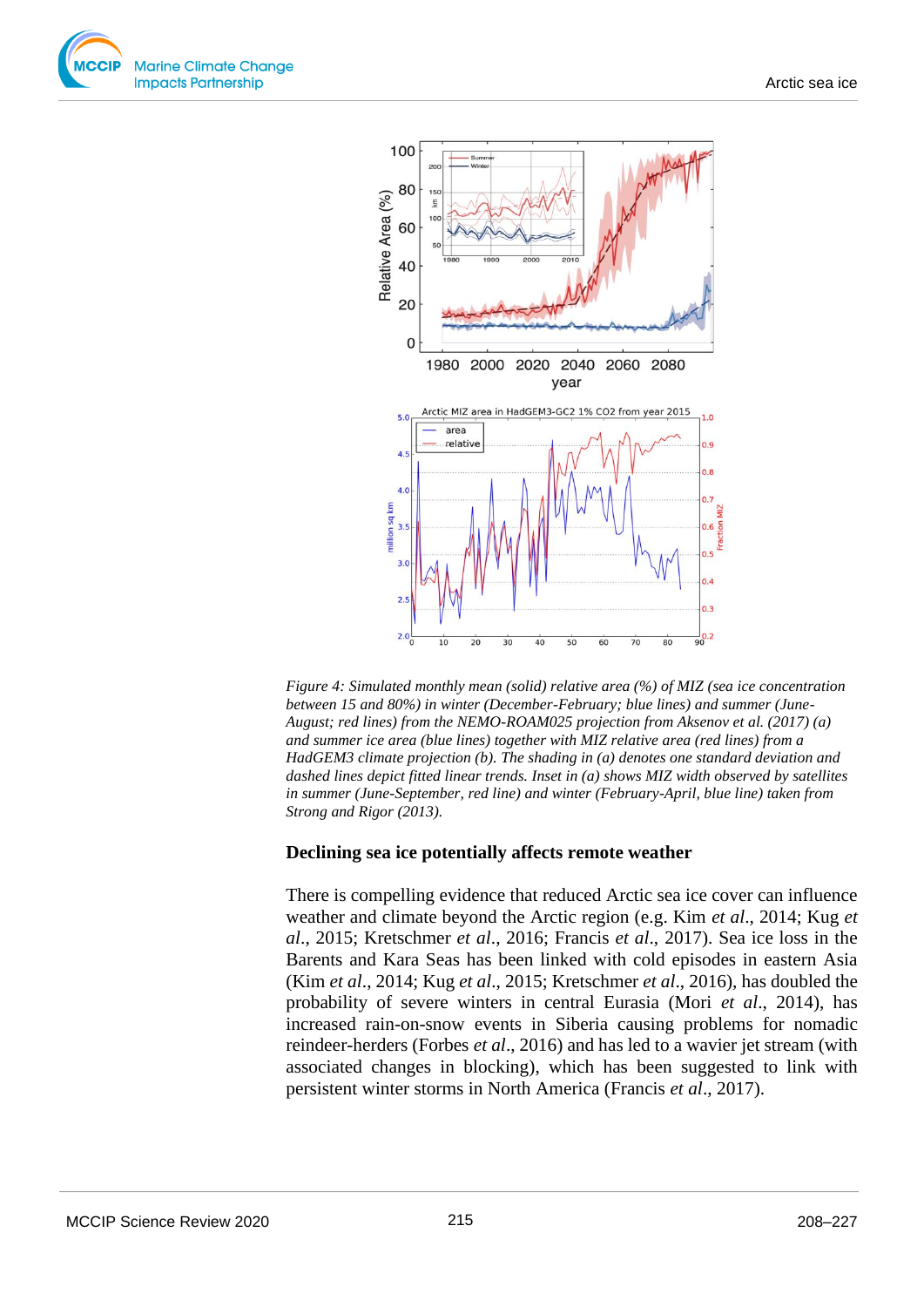Sea ice loss has been shown to significantly affect the near-surface air temperature (Ogawa *et al*., 2018) and liquid clouds outside of the summer season (Morrison *et al*., 2018). However, specific mechanisms involved and the extent to which this influence has been manifested (Screen *et al*., 2013; Barnes and Screen, 2015; Ogawa *et al*., 2018), are still the subject of much debate due to the complexity of atmospheric dynamics and uncertainty in the models (Screen *et al*., 2018).

# **3. WHAT COULD HAPPEN IN THE FUTURE?**

# **Projection of 'summer' ice-free Arctic from climate models**

The climate projections of the Intergovernmental Panel for Climate Change Fifth Assessment Report (IPCC AR5, 2014) and many other recent studies suggest that the present trends in sea ice extent / thickness, snow cover, ice drift speed and expansion of the MIZ will continue and accelerate will continue and accelerate, and the Arctic is very likely to be ice-free annually in in September before 2050 under the RCP8.5 emission scenario (Figure 5). If global average temperatures stabilise at  $1.5^{\circ}$ C above the pre-industrial levels (which, given the current levels of greenhouse gas emission, is looking increasingly unlikely), the chances for an ice-free summer are predicted to be quite low (less than 5%). However, a relatively small rise of global average temperature to  $2.0^{\circ}$ C is projected to increase the probability of witnessing icefree summers significantly to 19−34% (Sigmond *et al*., 2018; Jahn, 2018). These probabilities are broadly supported by other studies (Sanderson *et al*., 2017; Ridley and Blockley, 2018; Screen and Williamson, 2017), which provide agreement across climate models that the probability of an ice-free Arctic in summer would substantially reduce if the  $1.5^{\circ}$ C target of the Paris Agreement

[\(https://treaties.un.org/pages/ViewDetails.aspx?src=TREATY&mtdsg\\_no=](https://treaties.un.org/pages/ViewDetails.aspx?src=TREATY&mtdsg_no=XXVII-7-d&chapter=27) [XXVII-7-d&chapter=27\)](https://treaties.un.org/pages/ViewDetails.aspx?src=TREATY&mtdsg_no=XXVII-7-d&chapter=27) could be achieved. Even if we restrict global average temperatures to  $1.5^{\circ}$ C above pre-industrial levels, it might still not be enough to prevent at least one ice-free summer by the middle of the  $21<sup>st</sup>$ century (Figure 6). If we remain on our current path, projected to cause a  $3.0^{\circ}$ C warming above pre-industrial temperatures by 2100, this will very likely lead to an ice-free Arctic each summer before the mid-century (IPCC AR5; Rogelj *et al*., 2016).

# **Other key projected changes**

The intermediate-depth Arctic Ocean will also undergo vigorous changes. The strongest changes are predicted to occur in the Eurasian Arctic Ocean (including Nansen and Amundsen basins). Numerical simulations predict a significant increase of the Atlantic Water inflow into the Eurasian Arctic Ocean (Aksenov *et al*., 2011; Pnyushkov *et al*., 2015), which considerably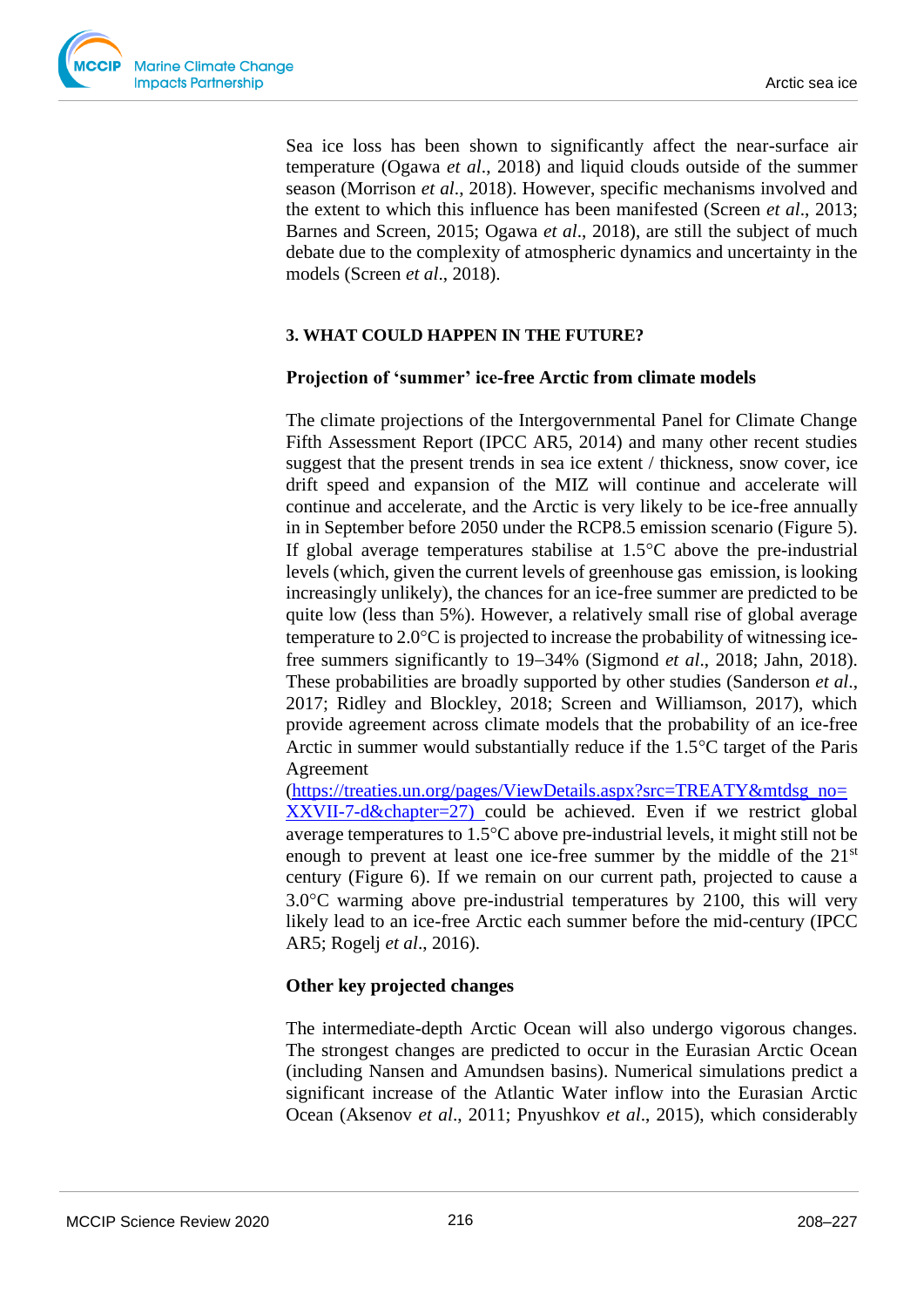

affect the upper ocean and sea ice properties in that region (Polyakov *et al*., 2017). The Atlantic inflow is expected to be confined within the Eurasian Arctic Ocean, limiting the amount of the Atlantic inflow that enters into 'Amerasian' Arctic Ocean (including Makarov and Canada basins) across the Lomonosov Ridge (Figure 3) (Aksenov *et al*., 2017).



*Figure 5: Change in Northern Hemisphere September sea-ice extent (5 year running mean) under different Representative Concentration Pathways (RCPs). The dashed line represents nearly ice-free conditions (i.e. when September sea-ice extent is less than 1 million km<sup>2</sup> for at least five consecutive years). (From IPCC AR5, 2014.)* 



*Figure 6: Probability of at least one occurrence of an ice-free Arctic for stablised global warming of 1.5C (blue) and 2.0C (red). (From Screen, 2018.)*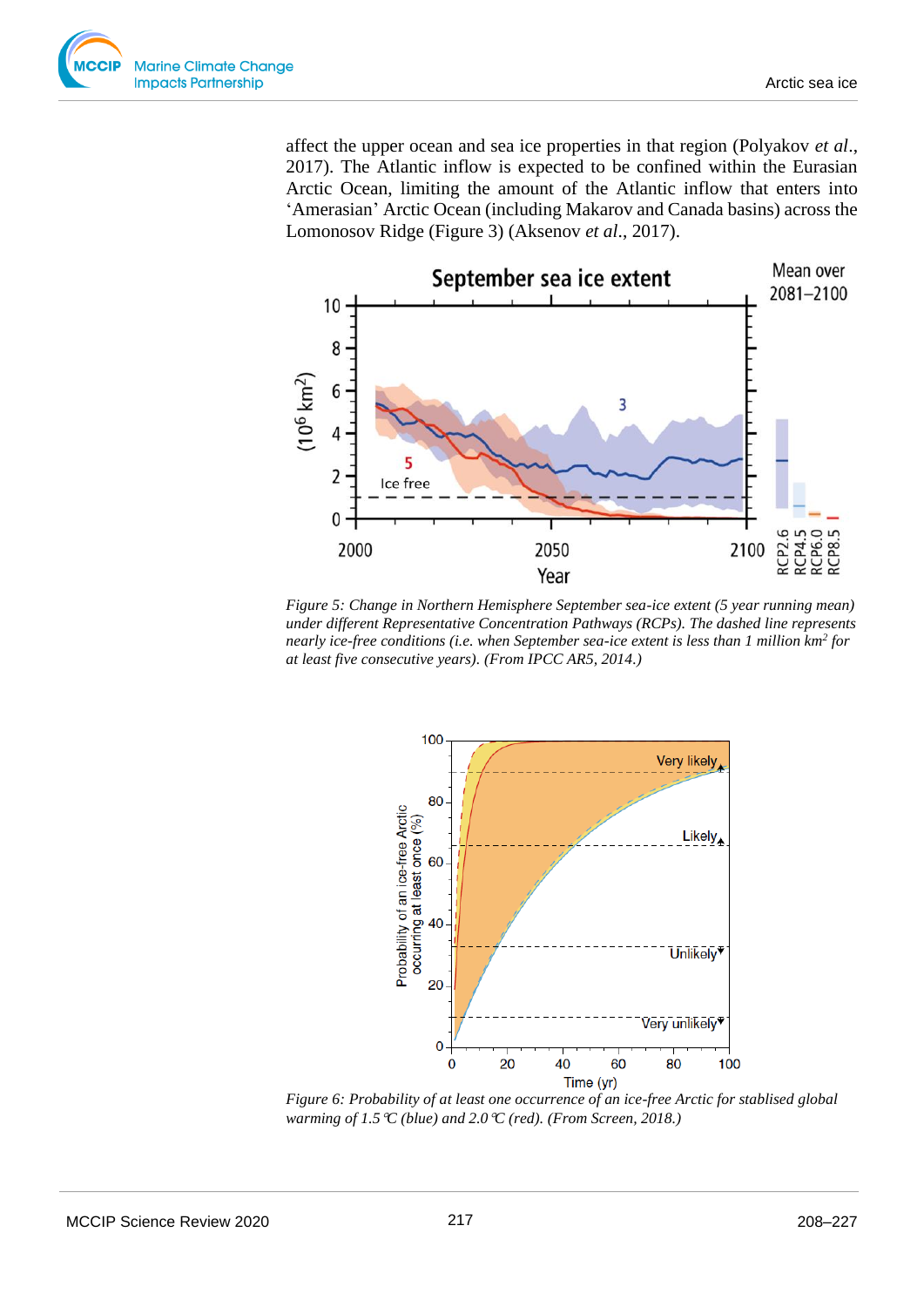

#### **4. CONFIDENCE ASSESSMENT**

Since the 2013 MCCIP Arctic sea ice report (Giles *et al*., 2013), the international scientific community has made significant progress in furthering our understanding of the Arctic system. New observational data streams from autonomous robotic platforms, ship-based observations, and satellite sensors, when combined with data from longer time-series, give us a clearer understanding of the rapid changes that are occurring in this important region. It is beyond question that the Arctic is warming, and this warming manifests itself as changes in the ice, ocean, atmosphere and ecosystem. Both observations and models provide strong evidence that considerable changes are happening in the Arctic.

However, our understanding of the Arctic processes is not yet complete. We require more accurate observational data such as pan-Arctic snow and sea-ice thickness data throughout the year. The international community are aware of these shortcomings. New observational data sets generated from forthcoming satellite missions (e.g. ICESat-2, RADARSAT Constellation Mission) and international Arctic field campaigns (e.g. MOSAiC, https://www.mosaicexpedition.org) will continue to increase our understanding of Arctic processes further.



#### **What is already happening?**

Compared to the 2013 MCCIP Arctic sea ice report (Giles *et al*., 2013), climate model physics and the level of agreement among ensembles have been improved, yet the 'absolute' accuracy of climate model projections is difficult to measure owing to internal variability and emission scenario uncertainty (Notz, 2015; Hawkins and Sutton, 2009).

However, in saying this, all climate models agree on the downward trend in sea ice extent continuing for the foreseeable future, unless we can limit global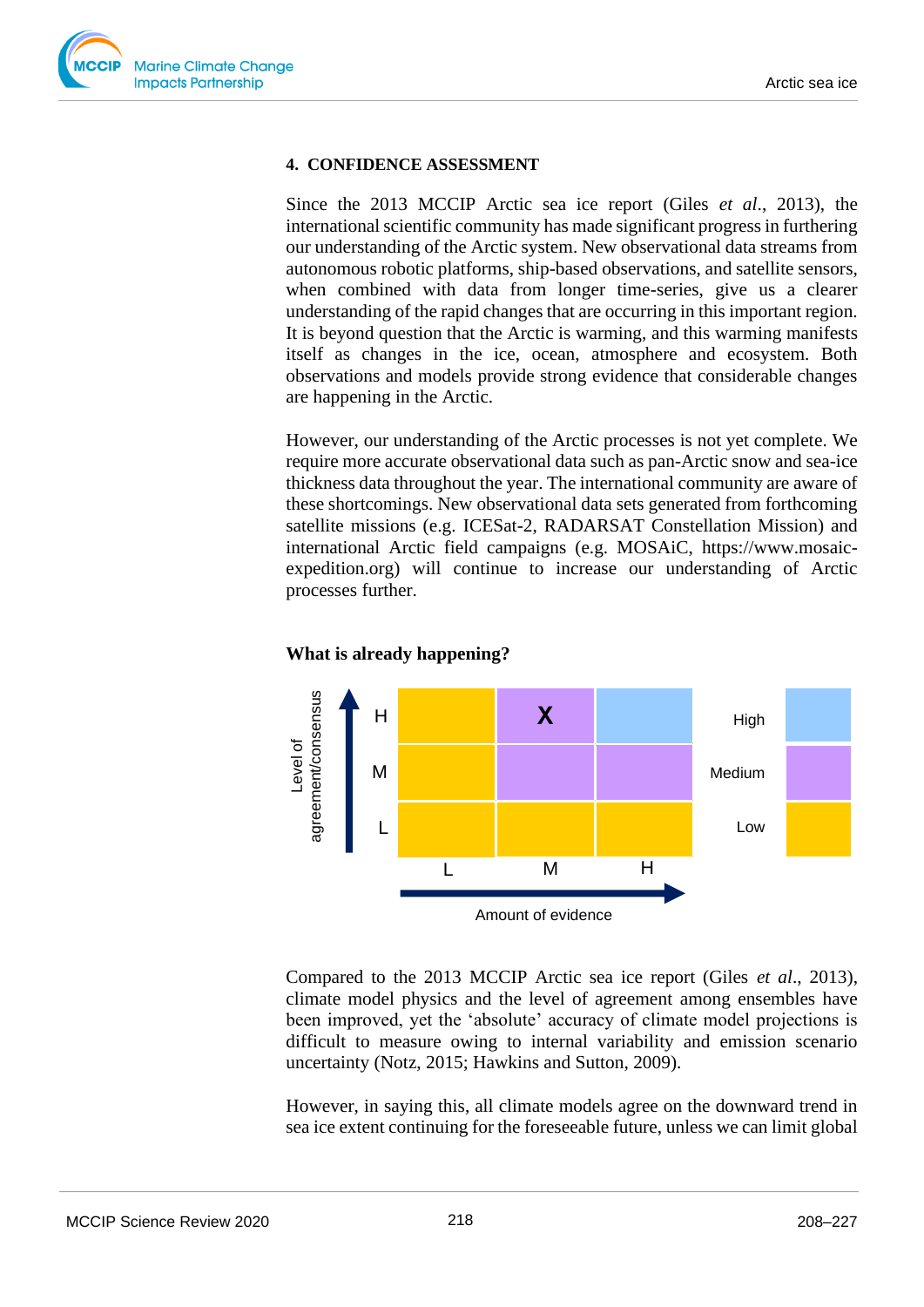

warning in line with the Paris Agreement. On that basis, we assess that the level of agreement on an ice-free Arctic with continuing emissions is high. However, the projection of the rate at how specific parameters will change still contains uncertainty and needs improvement. Building on our present time-series of data, as well as integrating new observations with expected improvements in model physics, resolution and coupling will further increase our understanding of the Arctic system today, and how it will change in the future.

# X High Medium Low Amount of evidence Level of<br>agreement/consensus agreement/consensus H M L L M H

# **What could happen in the future?**

### **5. KEY CHALLENGES AND EMERGING ISSUES**

### **Arctic shipping**

With the continuing Arctic sea-ice reduction by mid-century, summer season sailing times through the North Pole could be as little as 13−17 days or as efficient as through the Northern Sea Route (Aksenov *et al*., 2017). Such shorter sea routes may provide economic gains for the companies and wider economies involved. However, globally the economic gains may not be so favourable. For example, the climatic impact of increased emissions in the Arctic could offset some of the benefit of reduced emissions from the present longer transit routes (Lindstad *et al*., 2016). This is because the use of Arctic routes may lead to increased concentrations of non-CO<sub>2</sub> gases, aerosols and particles in the Arctic, which can change radiative forcing both on the surface and in the atmosphere, and cause additional warming (Ramanathan and Carmichael, 2008; Fuglestvedt *et al*., 2014; Aksenov *et al*., 2017). The recent EU funded ICE-ARC programme provided state of the art estimates for the growth of transit shipping on the Northern Sea Route (NSR). Combining these projections with the estimates by Fuglestvedt *et al*. (2014) for the net warming globally from re-routing one unit of ship emissions through the Arctic, Yumashev *et al*. (2017) calculated that the corresponding climate cost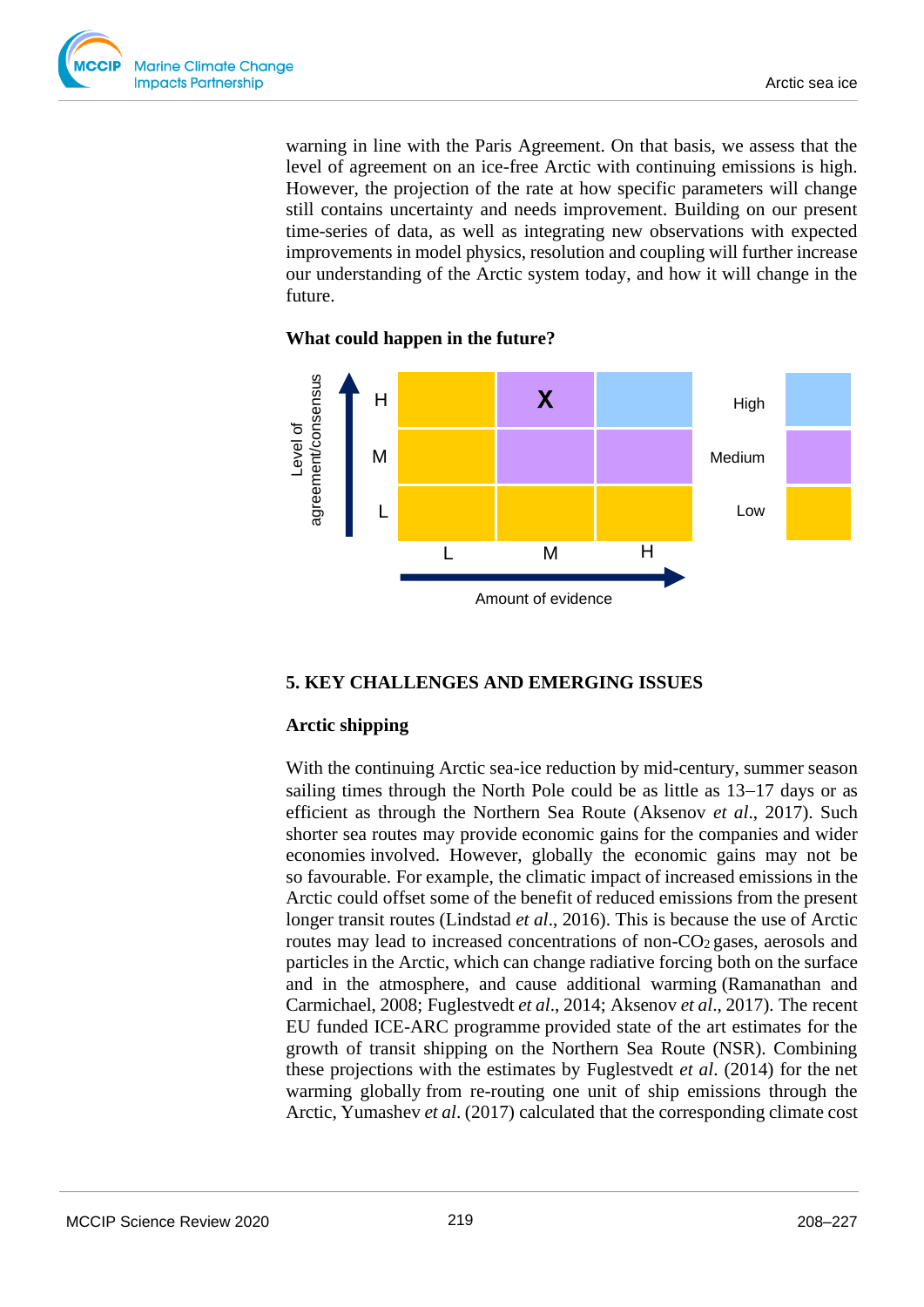could be up to £1.5 trillion over the next two centuries. This offsets around a third of the estimated economic gains associated with the NSR. Increased shipping through the Central Arctic will additionally enhance the probability of a spill of contaminants, for instance of crude oil (Huntington *et al*., 2015). Current procedures for mitigating and cleaning spills in ice-affected waters have their limitations (Afenyo *et al*., 2016; Wilkinson *et al*., 2017). Drifting sea ice can trap oil and transport it long distances, thereby contaminating new regions. Oil slicks beneath ice are very challenging to detect remotely (Firoozy *et al*., 2017), increasing the time and cost of remediation. Use of oil dispersants and in-situ burning are generally much less effective in icecovered waters (Wilkinson *et al*., 2017). Due to the presence of sea ice, the window for a successful clean-up is short, in the event of a failed recovery, the long-term fate of the unrecovered pollutants must be considered (Kelly *et al*., 2018).

The emerging environmental state of the Arctic Ocean features more fragmented thinner sea ice, stronger winds, ocean currents and waves (Figure 7). Significant wave heights in the Arctic Ocean have considerably increased for the last 20 years, at the rate of around 7−10% per decade (Stopa *et al*., 2016; Thompson *et al*., 2016) and are projected to increase in the 21st century by 100−500%, reaching heights in excess of 3 m in the Arctic shelf seas (Francis *et al*., 2011; Khon *et al*., 2014; Aksenov *et al*., 2017). The transformation into a seasonally ice-free Arctic results in different challenges for marine operations and forecasting systems. Specifically, the combined impact on the ship structures from wave and ice floes and icing spray deposition on the upper decks become major hazards for ships.



*Figure 7: Observed trends in significant wave heights 1992*−*2014 from Stopa* et al*. (2016) (a) along with the projected significant wave heights increase (b) and increase in the speed of the ocean surface currents (c) from the 2000s to the 2090s. (From Aksenov* et al*., 2017.)*

### **Coastal erosion and permafrost decay**

A sharp intensification in erosion of the northern Alaskan coast has been observed, with mean annual coastal retreat of around 14 m per year in the 2000s compared with 9 m per year during 1970s−1990s (Jones *et al*., 2009;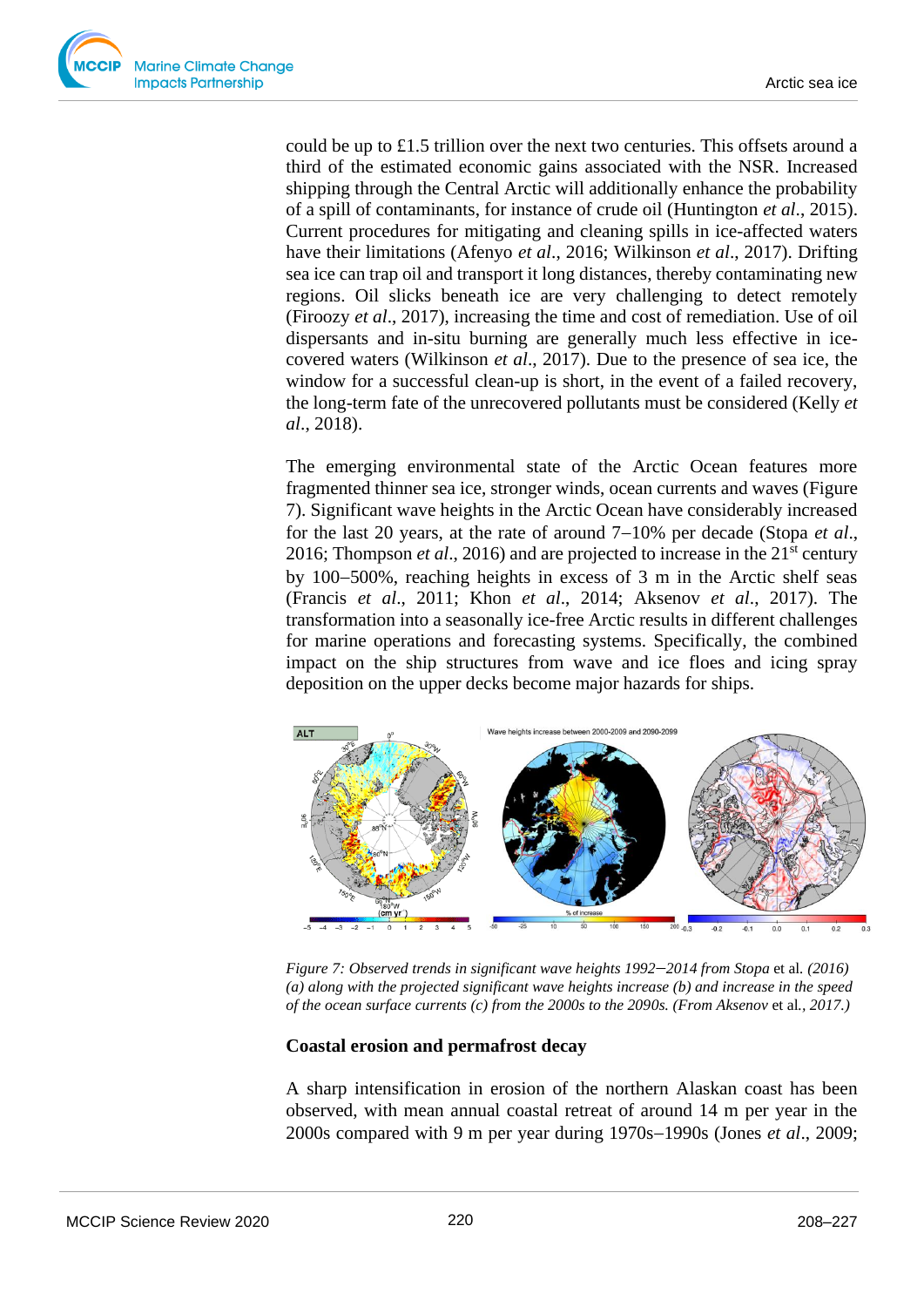Lawrence *et al.*, 2008). This intensification is caused by the increasing storms, wave fetch and wave heights (Khon *et al*., 2014; Overeem *et al*., 2011; Thomson *et al*., 2014, 2016) due to the sea ice decline, Arctic Ocean surface warming and sea-level rise (Stopa *et al*., 2016). In the Laptev Sea, the mean annual erosion rates have increased in recent years  $(6.5 \pm 0.2 \text{ m per year})$ compared to the long-term mean  $(2.2 \pm 0.1 \text{ m per year})$ , with large variations due to local coastal relief (Gunter *et al*., 2013). The higher erosion rate has led to greater quantities (up to 46.5 Gt per year) of organic carbon being released to the near‐shore zone of the Arctic shelves. The carbon release will be considerably higher if recent rapid coastal erosion rates persist. In a warmer Arctic, potentially rapid permafrost thawing and carbon decomposition can discharge a large amount of carbon accumulated for a long time. This irreversible carbon decomposition can further increase atmospheric  $CO<sub>2</sub>$  and  $CH<sub>4</sub>$  concentrations. Recent observations suggest that this is already occurring (Collins *et al*., 2013; Biskaborn *et al*., 2019).

# **Changing marine ecosystem**

Changes in the sea ice and ocean are expected to affect Arctic ecosystems, fisheries and local industries and the local Arctic indigenous population (http://www.uarctic.org/). The primary productivity in the Eurasian Arctic has significantly increased by 35% for the period of 2003−2017 (Frey *et al*., 2017). This increase in primary production is attributed to more light availability due to the loss of sea ice (Fernández-Méndez *et al*., 2015; Yool *et al*., 2015), caused by Atlantic inflows (Polyakov *et al*., 2017). In contrast, the primary production in Amerasian Arctic has shown no significant increase for the same period (Frey *et al*., 2017), despite increased light availability due to sea ice loss in that region. This can be attributed to the limited inflow of nutrient-rich Pacific water to the Amerasian Arctic by the low connectivity through Bering Strait (Clement Kinney *et al*., 2014; Aksenov *et al*., 2016). The projected decoupling of the circulation systems in the Eurasian and Amerasian Arctic basins suggests a reduced flow of nutrients between the basins and a stronger separation between the ecosystem in the Eurasian and Amerasian Arctic Ocean in the future (Aksenov *et al*., 2017).

Atlantic species will gain increasing access to higher latitudes as their preferred temperature ranges expand further north as sea ice retreats (Neukermans *et al*., 2018; Renaud *et al*., 2015). Accordingly, sub-Arctic ecosystem structures are already being re-organized (Brown *et al*., 2017; Kortsch *et al*., 2018), which may lead to the displacement of specialist Arctic species. Such alterations could also be economically disruptive where Arctic species provide commercial income. The, currently unknown, extent of such impacts has triggered key nations to agree to prohibit commercial fishing in the high seas of the Arctic for at least 16 years to allow scientists time to better predict the sustainability of fish stocks.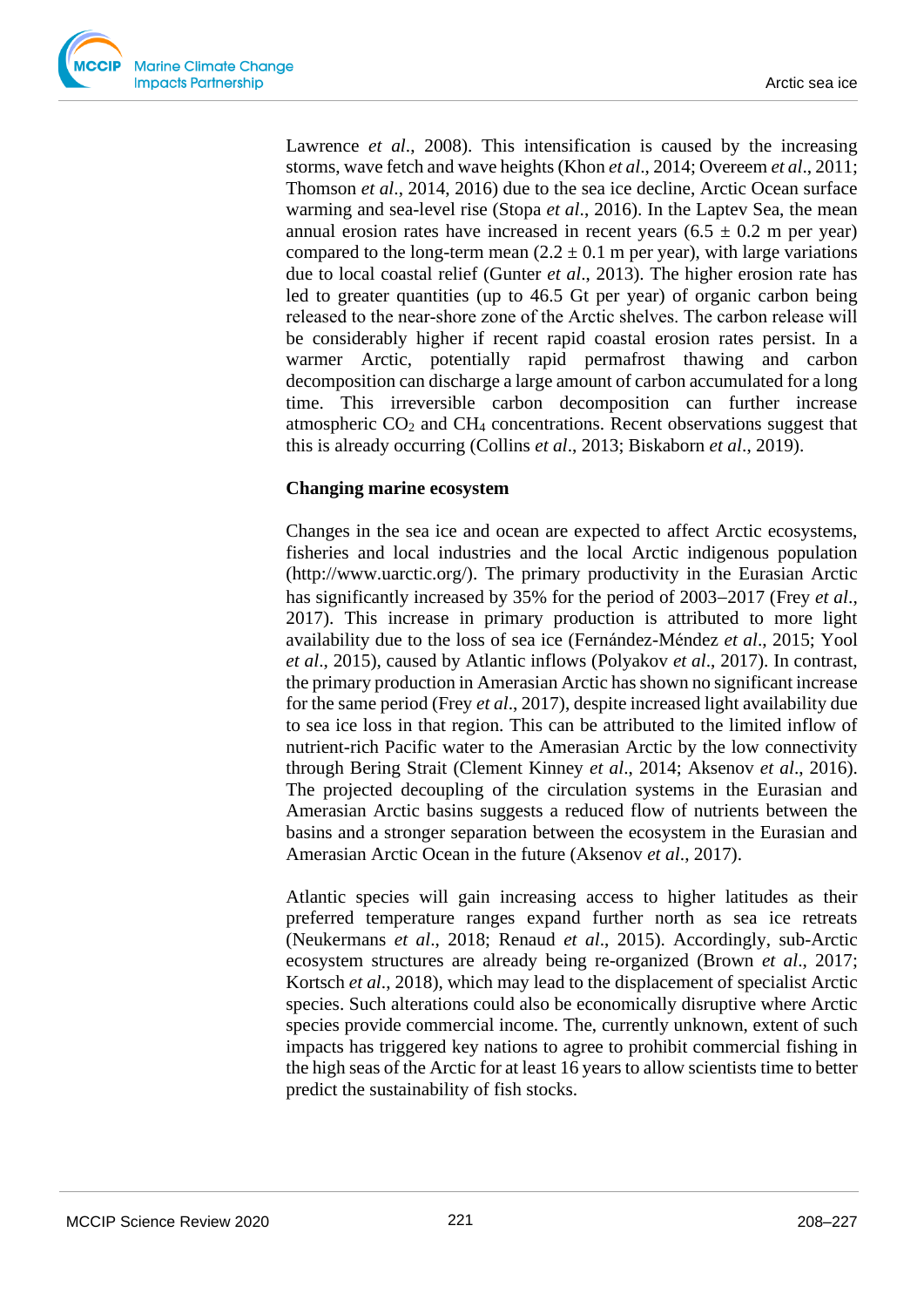### **ACKNOWLEDGEMENTS**

B. Hwang was supported by NE/T006587/1 (MIZ) and NE/P006302/1 (Arctic PrIZE), part of NERC-BMBF Changing Arctic Ocean Programme. Y. Aksenov was supported from the NERC-funded projects NE/N018044/1 (ACSIS), NE/R000654/1 (Towards a marginal Arctic sea ice) and from NE/R012865/1 (APEAR), part of the Changing Arctic Ocean programme, jointly funded by the UKRI Natural Environment Research Council (NERC) and the German Federal Ministry of Education and Research (BMBF). E. Blockley acknowledges support by the Joint UK BEIS/Defra Met Office Hadley Centre Climate Programme (GA01101). J. Landy acknowledges support from the European Space Agency (ESA) Living Planet Fellowship "Arctic-SummIT" under Grant

ESA/4000125582/18/I-NS, the UKRI Natural Environment Research Council (NERC) Project "PRE-MELT" under grant NE/T000546/1, and "Diatom-ARCTIC" under grant NE/R012849/1, part of the Changing Arctic Ocean programme, jointly funded by NERC and the German Federal Ministry of Education and Research (BMBF).

## **REFERENCES**

- Afenyo, M., Khan, F., Veitch, B. and Yang, M. (2016) Dynamic fugacity model for accidental oil release during Arctic shipping. *Marine Pollution Bulletin*, **111**(12), 347–353.
- Aksenov, Y., Karcher, M., Proshutinsky, A. *et al*. (2016) Arctic pathways of Pacific Water: Arctic Ocean Model Intercomparison experiments. *Journal of Geophysical Research: Oceans*, **121**, 27– 59, doi:10.1002/2015JC011299
- Aksenov Y., Popova, E., Yool, A. *et al*. (2017) On the future navigability of Arctic sea routes: Highresolution projections of the Arctic Ocean and sea ice. *Marine Policy*, **75**, 300–317.
- Aksenov, Y., Ivanov, V.V., Nurser, A.J.G., Bacon, S., Polyakov, I.V., Coward, A.C., Naveira‐ Garabato, A.C., and Beszczynska‐Moeller, A. (2011) The Arctic circumpolar boundary current. *Journal of Geophysical Research*, **116**, doi:10.1029/2010JC006637
- Arrigo, K.R., Perovich, D.K., Pickart, R.S. *et al*. (2012) Massive Phytoplankton Blooms Under Arctic Sea Ice. *Science*, **336**, doi: 10.1126/science.1215065
- AMAP (2018) *AMAP Assessment 2018: Arctic Ocean Acidification*. Arctic Monitoring and Assessment Programme (AMAP), Tromsø, Norway, vi+187pp.
- Avio, C.G., Gorbi, S. and Regoli, F. (2017) Plastics and microplastics in the oceans: From emerging pollutants to emerged threat. *Marine Environmental Research*, **128**, 2–11, doi:10.1016/j.marenvres.2016.05.012
- Barnes, E.A. and Screen, J.A. (2015) The impact of Arctic warming on the midlatitude jet-stream: Can it? Has it? Will it? *Wiley Interdisciplinary Reviews: Climate Change*, **6**(3), 277–286, doi:10.1002/wcc.337
- Biskaborn, B.K., Smith, S.L. *et al*. (2019) Permafrost is warming at a global scale. *Nature Communications,* **10**, 264, doi:10.1038/s41467-018-08240-4
- Brown, T.A. and Belt, S.T. (2012) Closely linked sea ice–pelagic coupling in the Amundsen Gulf revealed by the sea ice diatom biomarker IP25. *Journal of Plankton Research,* **34**, 647–654.
- Brown, T.A., Chrystal E., Ferguson S.H., Yurkowski D.J., Watt C., Hussey N.E., Kelley T.C. and Belt S.T. (2017) Coupled changes between the H-Print biomarker and δ15N indicates a variable sea ice carbon contribution to the diet of Cumberland Sound beluga whales. *Limnology and Oceanography,* **62**(4), 1606–1619.
- Brown, T.A., Galicia, M.P., Thiemann, G.W., Belt, S.T., Yurkowski, D.J. and Dyck, M.G. (2018) High contributions of sea ice derived carbon in polar bear (*Ursus maritimus*) tissue. *PLOS ONE*, **13**(1), e0191631.
- Clement Kinney, J., Maslowski W., Aksenov Y., de Cuevas B., Jakacki J., Nguyen A., Osinski R., Steele M., Woodgate R.A. and Zhang, J. (2014) On the flow through Bering Strait: A synthesis of model results and observations. In *The Pacific Arctic Region. Ecosystem Status and Trends in a*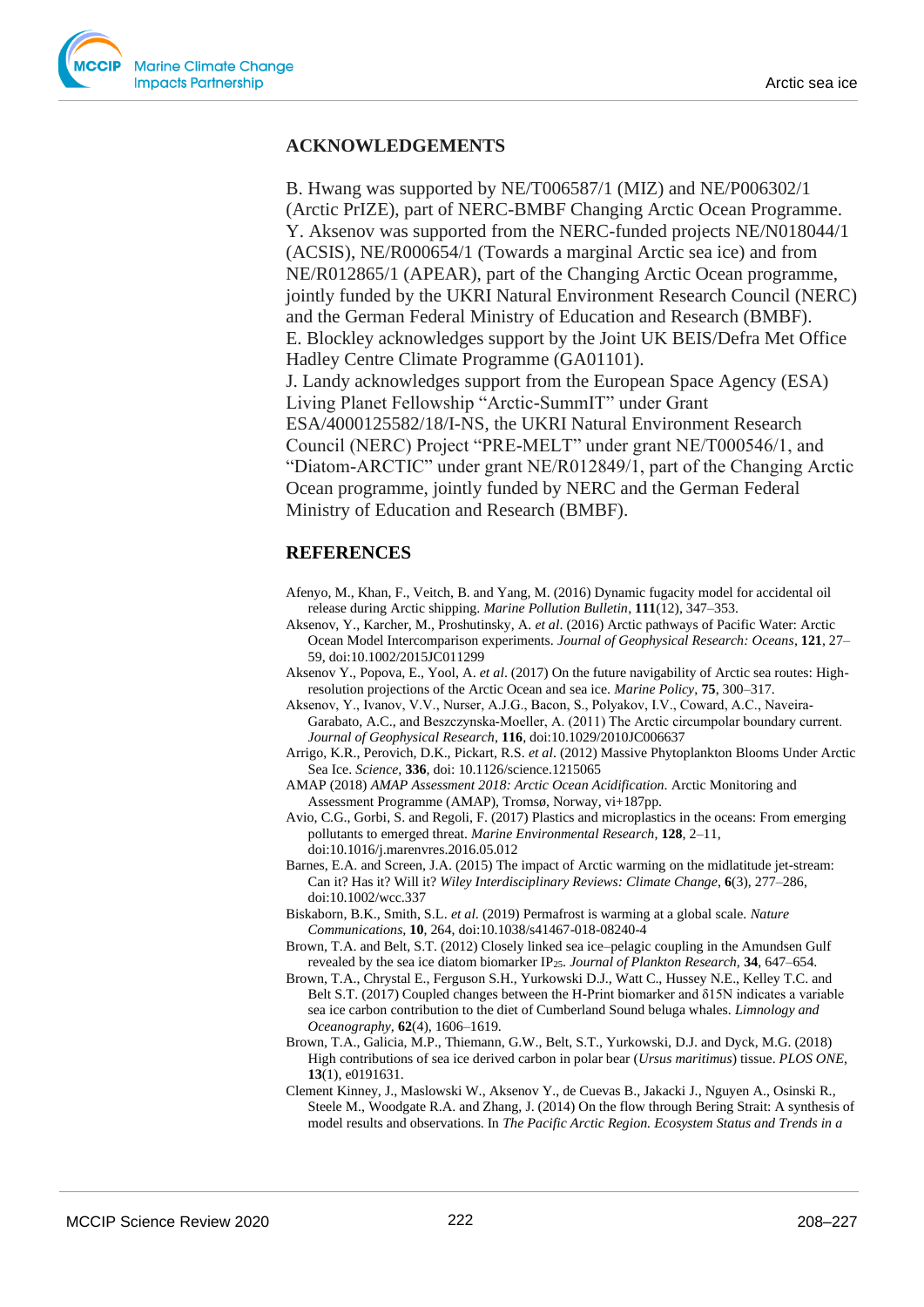*Rapidly Changing Environment* [Grebmeier, J.M. and Maslowski, W. (eds)], Springer, Dordrecht, 535 pp.

- Chevallier, M., Smith, G.C., Dupont F., Lemieux J.F., Forget G., Fujii Y., Hernandez F., Msadek R., Peterson K.A., Storto A., Toyoda T. *et al*. (2016) Intercomparison of the Arctic sea ice cover in global ocean–sea ice reanalyses from the ORA-IP project. *Climate Dynamics,* 1–30, doi:10.1007/s00382-016-2985-y
- Collins, M. , Knutti, R., Arblaster, J. *et al*. (2013) Long-term climate change: Projections, commitments and irreversibility. In *Climate Change 2013: The Physical Science Basis. Contribution of Working Group I to the Fifth Assessment Report of the Intergovernmental Panel on Climate Change*. [Stocker, T.F., Qin, D., Plattner, G.-K. Tignor, M. Allen, S.K. Doschung, J. Nauels, A. Xia, Y. Bex, V. and Midgley, P.M. (eds)], Cambridge University Press, 1029–1136.
- Ding, Q., Schweiger, A., L'Heureux, M. *et al*. (2017) Influence of high-latitude atmospheric circulation changes on summertime Arctic sea ice. *Nature Climate Change*, **7**, 289–295.
- Fernández-Méndez, M., Katlein, C., Rabe, B., Nicolaus, M., Peeken, I., Bakker, K., Flores, H. and Boetius, A. (2015) Photosynthetic production in the central Arctic Ocean during the record seaice minimum in 2012, *Biogeosciences*, 12, 3525**–**3549, doi:10.5194/bg-12-3525-2015
- Field, L., Ivanova, D., Bhattacharyya, S., Mlaker, V., Sholtz, A., Decca, R. *et al*. (2018) Increasing Arctic sea ice albedo using localized reversible geoengineering. *Earth's Future*, **6**, 882–901, doi :10.1029/2018EF000820
- Forbes, B.C., Kumpula, T., Meschtyb, N. *et al*. (2016) Sea ice, rain-on-snow and tundra reindeer nomadism in Arctic Russia. *Biology Letters*, **12**(11), doi:10.1098/rsbl.2016.0466
- Francis, O.P., Panteleev, G.G. and Atkinson, D.E. (2011) Ocean wave conditions in the Chukchi Sea from satellite and in situ observations. *Geophysical Research Letters,* **38**(24), L24610, doi:10.1029/2011GL049839
- Francis, J.A., Vavrus, S.J. and Cohen, J. (2017) Amplified Arctic warming and mid-latitude weather: new perspectives on emerging connections. *WIREs Climate Change*, e474, doi:10.1002/wcc.474
- Frey, K.E., Comiso, J.C., Cooper, L.W., Eisner, L.B., Gradinger, R.R., Gremeier, J.M. and Tremblay, J.-É. (2017) *Arctic Ocean Primary Productivity* [In Arctic Report Card 2017, available at [http://www.arctic.noaa.gov/Report-Card.](http://www.arctic.noaa.gov/Report-Card)]
- Fuglestvedt, J.S., Dalsøren, S.B. *et al*. (2014) Climate penalty for shifting shipping to the Arctic. *Environmental Science and Technology,* **48**(22):13273–13279, doi:10.1021/es502379d
- Gallaher, S. G., T. P. Stanton, W. J. Shaw, S. T. Cole, J. M. Toole, J. P. Wilkinson, T. Maksym, and B. Hwang (2016) Evolution of a Canada Basin ice-ocean boundary layer and mixed layer across a developing thermodynamically forced marginal ice zone. *Journal of Geophysical Research: Oceans*, **121**, doi:10.1002/2016JC011778
- Giles, K.A., Keen, A., Hewitt, H. *et al*. (2013) Impacts of climate change on Arctic sea-ice, *MCCIP Science Review* 2013, 13–19, doi:10.14465/2013.arc02.013-019
- Guerreiro, K., Fleury, S., Zakharova, E., Rémy, F. and Kouraev, A. (2016) Potential for estimation of snow depth on Arctic sea ice from CryoSat-2 and SARAL/AltiKa missions, *Remote Sensing of Environment*, **186**, 339–349, doi:10.1016/j.rse.2016.07.013
- Günther, F., Overduin, P. P., Sandakov, A. V., Grosse, G. and Grigoriev, M. N. (2013) Short- and long-term thermo-erosion of ice-rich permafrost coasts in the Laptev Sea region, *Biogeosciences,*  **10**, 4297–4318, doi:10.5194/bg-10-4297-2013
- Hawkins, E. and Sutton, R. (2009) The Potential to Narrow Uncertainty in Regional Climate Predictions. *Bulletins of the American Meteorological Society,* **90**(8), 1095–1108, doi:10.1175/2009BAMS2607.1
- Horvat, C., Jones, D.R., Iams, S., Schroeder, D., Flocco, D., and Feltham, D. (2017) The frequency and extent of sub-ice phytoplankton blooms in the Arctic Ocean. *Scientific Advances*, **29**, doi:10.1126/sciadv.1601191
- Huntington, H.P., Daniel, R., Hartsig, A., Harun, K., Heiman, M., Meehan, R., Noongwook, G., Pearson, L., Prior-Parks, M., Robards, M. and Stetson, G. (2015) Vessels, risks, and rules: planning for safe shipping in Bering Strait. *Marine Policy*, **51**, 119–127.
- Hwang, B., Wilkinson, J., Maksym, E. *et al*. (2017) Winter-to-summer transition of Arctic sea ice breakup and floe size distribution in the Beaufort Sea. *Elementa: Science of the Anthropocene.* **5**(40), doi:10.1525/elementa.232
- IPCC (2014) Climate Change 2014: Synthesis Report. Contribution of Working Groups I, II and III to the Fifth Assessment Report of the Intergovernmental Panel on Climate Change, [Core Writing Team, Pachauri, R. K., and Meyer, L. A. (eds)], IPCC, Geneva, Switzerland, 151 pp.
- Iversen, T., Bentsen, M., Bethke, I., Debernard, J. B., Kirkevåg, A., Seland, Ø., Drange, H., Kristjansson, J. E., Medhaug, I., Sand, M., and Seierstad, I. A. (2013) The Norwegian Earth System Model, NorESM1-M – Part 2: Climate response and scenario projections. *Geoscientific Model Development,* **6**, 389–415, doi:10.5194/gmd-6-389-2013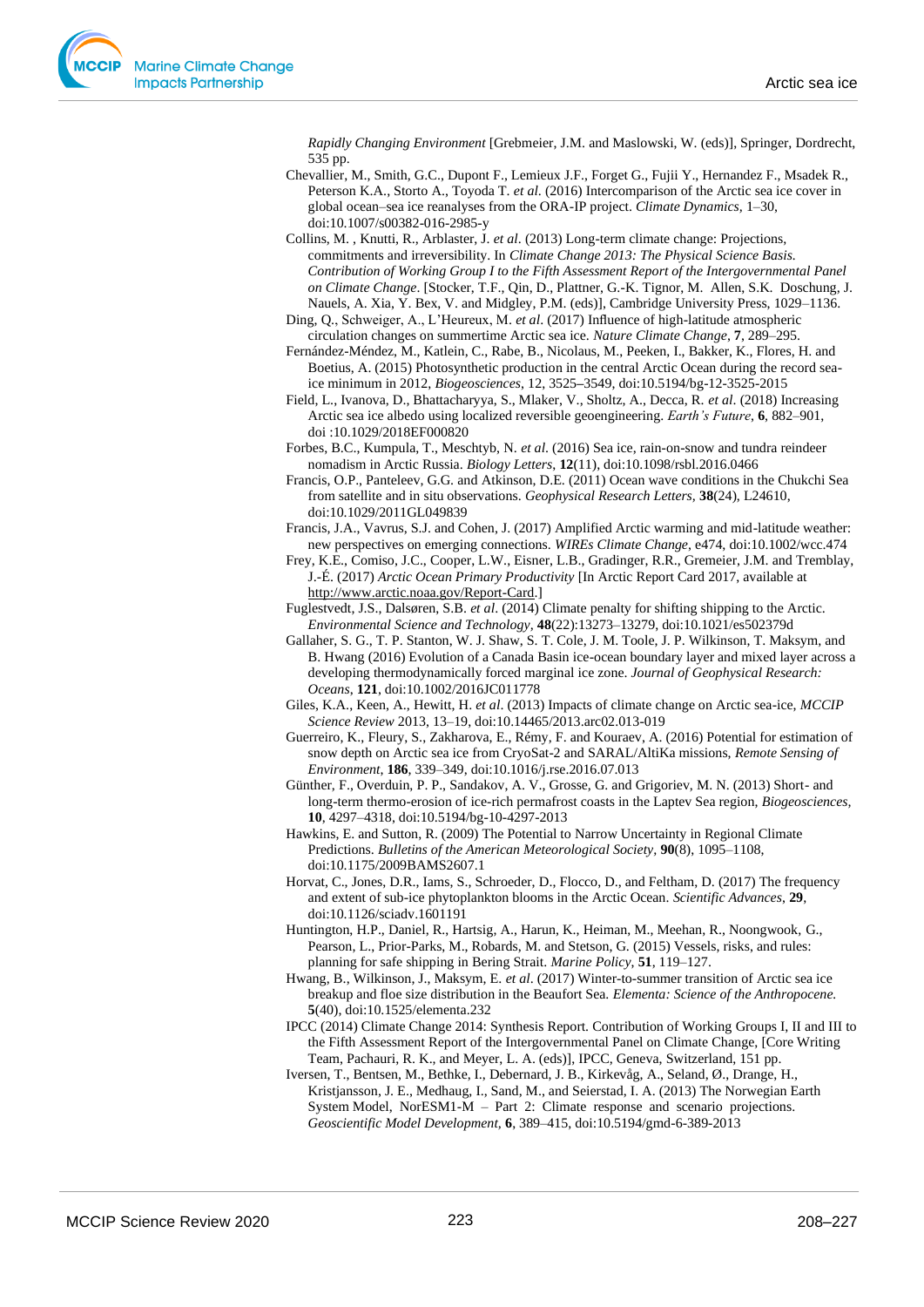- Jahn, A. (2018) Reduced probability of ice-free summers for  $1.5^{\circ}$ C compared to  $2^{\circ}$ C warming, *Nature Climate Change,* **8**, 409–413, doi:10.1038/s41558-018-0127-8, 2018
- Jones, B.M., Arp, C.D., Jorgenson, M.T., Hinkel, K.M., Schmutz, J.A. and Flint, P.L. (2009) Increase in the rate and uniformity of coastline erosion in Arctic Alaska. *Geophysical Research Letters,* **36**(3), doi:10.1029/2008GL036205
- Kashiwase, H., Ohshima, K.I., Nihashi, S. and Hajo, E. (2017) Evidence for ice-ocean albedo feedback in the Arctic Ocean shifting to a seasonal ice zone. *Nature*, **7**, 8170, doi:10.1038/s41598-017-08467-z
- Kay, J. E., Holland, M.M. and Jahn A. (2011) Inter-annual to multi-decadal Arctic sea ice extent trends in a warming world. *Geophysical Research Letters,* **38**, L15708, doi:10.1029/2011GL048008
- Kelly, S., Popova, E., Aksenov, Y., Marsh, R. and Yool, A. (2018) Lagrangian modeling of Arctic Ocean circulation pathways: Impact of advection on spread of pollutants. *Journal of Geophysical Research: Oceans*, **123**, 2882–2902, doi:10.1002/ 2017JC013460
- Khon, V. C., Mokhov, I.I., Pogarskiy, F.A., Babanin, A., Dethloff, K., Rinke, A. and Matthes, H. (2014) Wave heights in the 21st century Arctic Ocean simulated with a regional climate model. *Geophysical Research Letters,* **41**(8), 2956–2961
- Kim, B.-M., Son, S.-W., Min, S.-K., Jeong, J.-H., Kim, S.-J., Zhang, X., Shim, T. and Yoon, J.-H. (2014) Weakening of the stratospheric polar vortex by Arctic sea-ice loss. *Nature Communications,* **5**, 4646, doi:10.1038/ncomms5646
- Kortsch, S., Primicerio, R., Beuchel, F., Renaud, P.E., Rodrigues, J., Lønne, O.J. and Gulliksen, B. (2012) Climate-driven regime shifts in Arctic marine benthos. *Proceedings of the National Academy of Sciences,* **109**(35), 14052–14057.
- Kretschmer, M., Coumou, D., Donges, J.F. and Runge, J. (2016) Using Caual Effect Networks to Analyze Different Arctic Drivers of Midlatitude Winter Circulation. *Journal of Climate,* **29**, 4069–4081, doi:10.1175/JCLI-D-15-0654.1
- Kug, J.-S., Jeong, J.-H., Jang, Y.-S., Kim, B.-M., Folland, C.K., Min, S.-K. and Son, S.-W. (2015) Two distinct influences of Arctic warming on cold winters over North America and East Asia. *Nature Geoscience,* **8**, 759–762, doi:10.1038/ngeo2517
- Kwok, R. and Rothrock, D.A. (2009) Decline in Arctic sea ice thickness from submarine and ICESat records: 1958–2008. *Geophysical Research Letters*, **36**(15), doi:10.1029/2009GL039035
- Kwok, R., Spreen, G. and Pang, S. (2013) Arctic sea ice circulation and drift speed: Decadal trends and ocean currents. *Journal of Geophysical Research: Oceans,* **118**, 2408–2425, doi:10.1002/jgrc.20191
- Kwok, R., Kurtz, N.T., Brucker, L. *et al*. (2017) Intercomparison of snow depth retrievals over Arctic sea ice from radar data acquired by Operation IceBridge. *The Cryosphere*, **11**, 2571–2593, doi:10.5194/tc-11-2571-2017
- Kwok, R. (2018) Arctic sea ice thickness, volume, and multiyear ice coverage: losses and coupled variability (1958–2018), *Environmenatl Research Letters,* **13**, 105005, 10.1088/1748-9326/aae3ec
- Lawrence, D.M., Slater, A., Tomas, R., Holland, M. and Deser, C. (2008) Accelerated Arctic land warming and permafrost degradation during rapid sea ice loss. *Geophysical Research Letters,* **35**, L11506, doi:10.1029/2008GL033985
- Lawrence, I.R., Tsamados, M.C., Stroeve, J.C., Armitage, T.W.K. and Ridout, A.L. (2018) Estimating snow depth over Arctic sea ice from calibrated dual-frequency radar freeboards, *The Cryosphere,* **12**, 3551–3564, doi:10.5194/tc-12-3551-2018
- Laxon, S.W., Giles, K.A., Ridout, A.L. *et al* (2013) CryoSat-2 estimates of Arctic sea ice thickness and volume. *Geophysical Research Letters,* **40**, 732–737, doi:10.1002/grl.50193
- Leu, E., Søreide, J. E. Hessen, D. O. Falk-Petersen, S. and Berge, J. (2011) Consequences of changing sea-ice cover for primary and secondary producers in the European Arctic shelf seas: Timing, quantity, and quality. *Progress in Oceanography*, **90**(1–4), 18–32.
- Leu, E., Mundy, C.J., Assmy, P., Campbell, K., Gabrielsen, T.M., Gosselin, M., Juul-Pedersen, T. and Gradinger, R. (2015) Arctic spring awakening–Steering principles behind the phenology of vernal ice algal blooms. *Progress in Oceanography*, **139**, 151–170.
- Lincoln, B.J., Rippeth, T.P., Lenn, Y.-D., Timmermans, M.L., Williams, W.J. and Bacon, S. (2016), Wind-driven mixing at intermediate depths in an ice-free Arctic Ocean, *Geophysical Research Letters*, **43**, 9749–9756, doi:10.1002/2016GL070454
- Lindsay, R. and Schweiger, A. (2015) Arctic sea ice thickness loss determined using subsurface, aircraft, and satellite observations. *The Cryosphere*, **9**, 269–283, doi:10.5194/tc-9-269-2015.
- Lindstad, H., Bright, R.M. and Stromman, A.H. (2016) Economic savings linked to future Arctic shipping trade are at odds with climate change mitigation. *Transport Policy*, **45**, 24–30.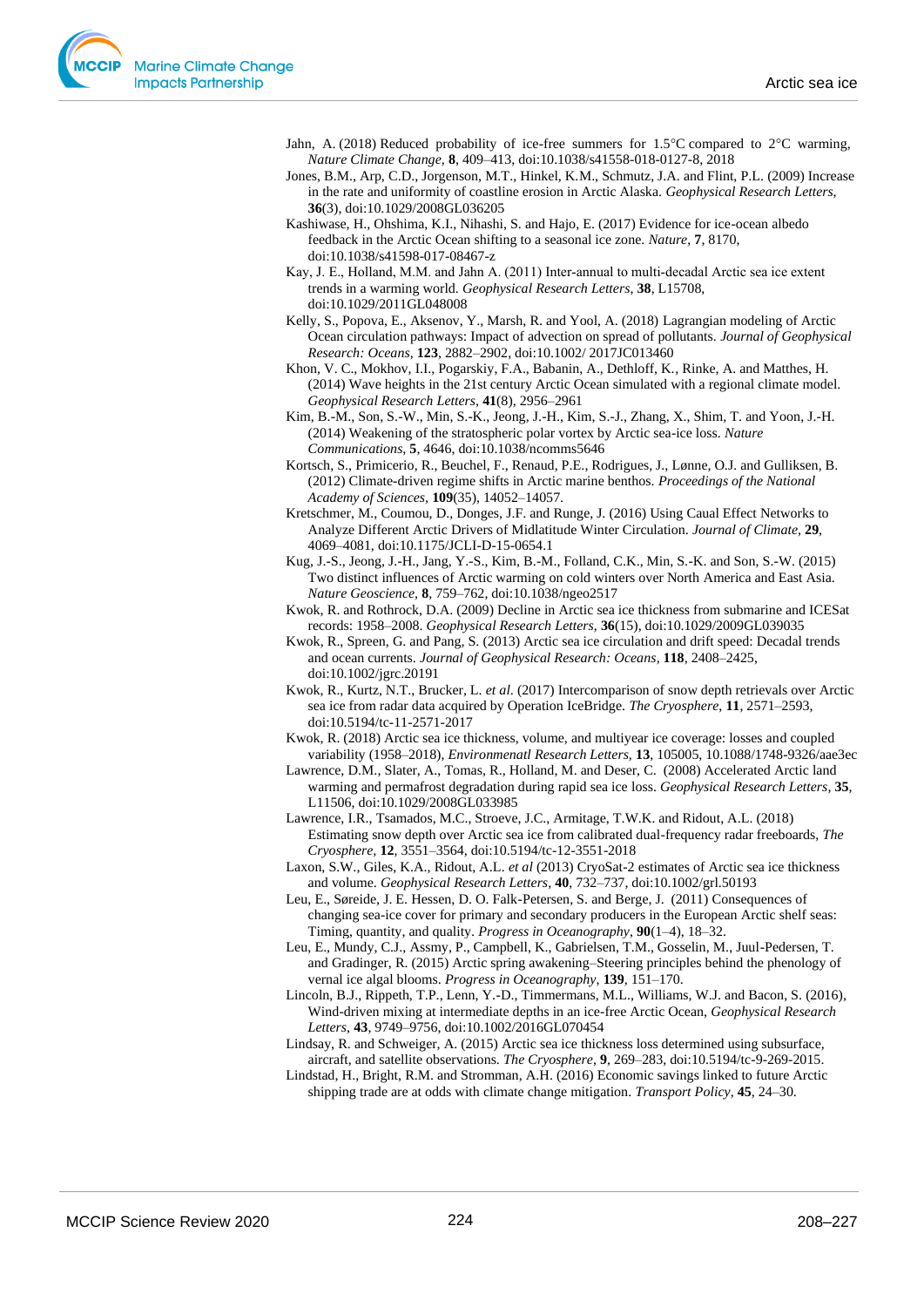- Maaß, N., Kaleschke, L., Tian-Kunze, X. and Drusch, M. (2013) Snow thickness retrieval over thick Arctic sea ice using SMOS satellite data. *The Cryosphere*, **7**, 1971–1989, doi:10.5194/tc-7-1971- 2013
- Martin, T., Tsamados, M., Schroeder, D., and Feltham, D. L. (2016). The impact of variable sea ice roughness on changes in Arctic Ocean surface stress: A model study. *Journal of Geophysical Research: Oceans,* **121**(3), 1931–1952.
- Mori, M., Watanabe, M., Shiogama, H., Inoue, J. and Kimoto, M. (2014) Robust Arctic sea-ice influence on the frequent Eurasian cold winters in past decades. *Nature Geoscience,* **7**, 869–873, doi:10.1038/ngeo2277
- Morrison, A. L., Kay, J. E., Chepfer, H., Guzman, R. and Yettella, V. (2018) Isolating the liquid cloud response to recent Arctic sea ice variability using spaceborne lidar observations. *Journal of Geophysical Research Atmosphere,* **123**, 473–490, doi:10.1002/2017JD027248.
- Neukermans, G. and Fournier, G. (2018) Optical Modeling of Spectral Backscattering and Remote Sensing Reflectance From Emiliania huxleyi Blooms. *Frontiers in Marine Science*, **5**, doi:10.3389/fmars.2018.00146
- Notz, D. (2015) How well must climate models agree with observations? *Philosophical Transactions of the Royal Society A*, **373**, 20140164, doi:10.1098/rsta.2014.0164

Notz, D. and Marotzke J. (2012) Observations reveal external driver for Arctic sea-ice retreat, *Geophysical Research Letters,* **39**, L08502, doi:10.1029/2012GL051094.

- Notz, D. and Stroeve, J.C. (2016) Observed Arctic sea-ice loss directly follows anthropogenic CO<sup>2</sup> emission, *Science,* doi: 10.1126/science.aag2345.
- NSIDC (National Snow and Ice Data Center) (2018) Arctic Sea Ice News & Analysis. Available at http://nsidc.org/arcticseaicenews/
- Obbard, R.W., Sadri, S., Wong, Y., Khitun, A., Baker, I. and Thompson, R.C. (2014) Global warming releases microplastic legacy frozen in Arctic Sea ice, *Earth's Future*, **2**, 315–320, doi:10.1002/2014EF000240
- Ogawa, F., Keenlyside, N., Gao, Y., Koenigk, T., Yang, S., Suo, L., et al. (2018) Evaluating impacts of recent Arctic sea ice loss on the northern hemisphere winter climate change. *Geophysical Research Letters,* **45**, 3255–3263, doi:10.1002/2017GL076502
- Olason, E. and D. Notz (2014), Drivers of variability in Arctic sea-ice drift speed, *Journal of Geophysical Research: Oceans,* **119**, 5755–5775, doi:10.1002/2014JC009897
- Onarheim, I.H., Eldevik T., Smedsrud, L.H. and Stroeve, J.C. (2018) Seasonal and Regional Manifestation of Arctic Sea Ice Loss. *Journal of Climate*, **31**, 4917–4932, doi:10.1175/JCLI-D-17-0427.1
- Overeem, I., Anderson, R. S., Wobus, C. W., Clow, G. D., Urban, F. E. and Matell, N. (2011) Sea ice loss enhances wave action at the Arctic coast. *Geophysical Research Letters,* **38**(17), doi:10.1029/2011GL048681
- Peeken, I., Primpke, S., Beyer, B., Gütermann, J., Katlein, C., Krumpen, T. *et al*. (2018). Arctic sea ice is an important temporal sink and means of transport for microplastic. *Nature Communications*, **9**(1), 1505.
- Perovich, D. K. and Polashenski, C. (2012) Albedo evolution of seasonal Arctic sea ice. *Geophysical Research Letters,* **39**, L08501, doi:10.1029/2012GL051432
- Perovich, D.K., Jones, K.F., Light, B., Eicken, H. *et al*. (2011) Solar partitioning in a changing Arctic sea-ice cover. *Annals of Glaciology,* **52**(57), 192–196, doi:10.1029/2018EF000820.
- Perovich, D. K., Richter-Menge, J.A., Jones, K.F. and Light, B. (2008) Sunlight, water, and ice: Extreme Arctic sea ice melt during the summer of 2007. *Geophysical Research Letters,* **35**, L11501, doi:10.1029/2008GL034007
- Pnyushkov, A., I. V. Polyakov, V. Ivanov, Y. Aksenov, A. Coward, M. Janout, and B. Rabe (2015) Structure and variability of the boundary current in the Eurasian Basin of the Arctic Ocean, *Deep Sea Research*, **101**, 80–97, doi:10.1016/j.dsr.2015.03.001
- Polyakov, I.V., Pnyushkov, A.V., Alkire, M.B., Ashik, I.M., Baumann, T.M., Carmack, E.C. *et al*. (2017). Greater role for Atlantic inflows on sea-ice loss in the Eurasian Basin of the Arctic Ocean. *Science*, **356**(6335), 285–291.
- Ramanathan, V. and Carmichael, G. (2008) Global and regional climate changes due to black carbon, *Nature Geoscience.* **1**, 221–227 (2008), doi:10.1038/ngeo156
- Randelhoff, A., Sundfjord, A. and Renner, A.H.H. (2014) Effects of a shallow pycnocline and surface meltwater on sea ice-ocean drag and turbulent heat flux. *Journal of Physical Oceanography,* **44**, 2176–2190, doi: 10.1175/JPO-D-13-0231.1
- Regehr, E.V., Laidre, K.L., Akçakaya, H.R., Amstrup, S.C., Atwood, T.C., Lunn, N.J., Obbard, M., Stern, H., Thiemann, G.W. and Wiig Ø. (2016) Conservation status of polar bears (*Ursus maritimus)* in relation to projected sea-ice declines. *Biology Letters*, **12**(12), doi:10.1098/rsbl.2016.0556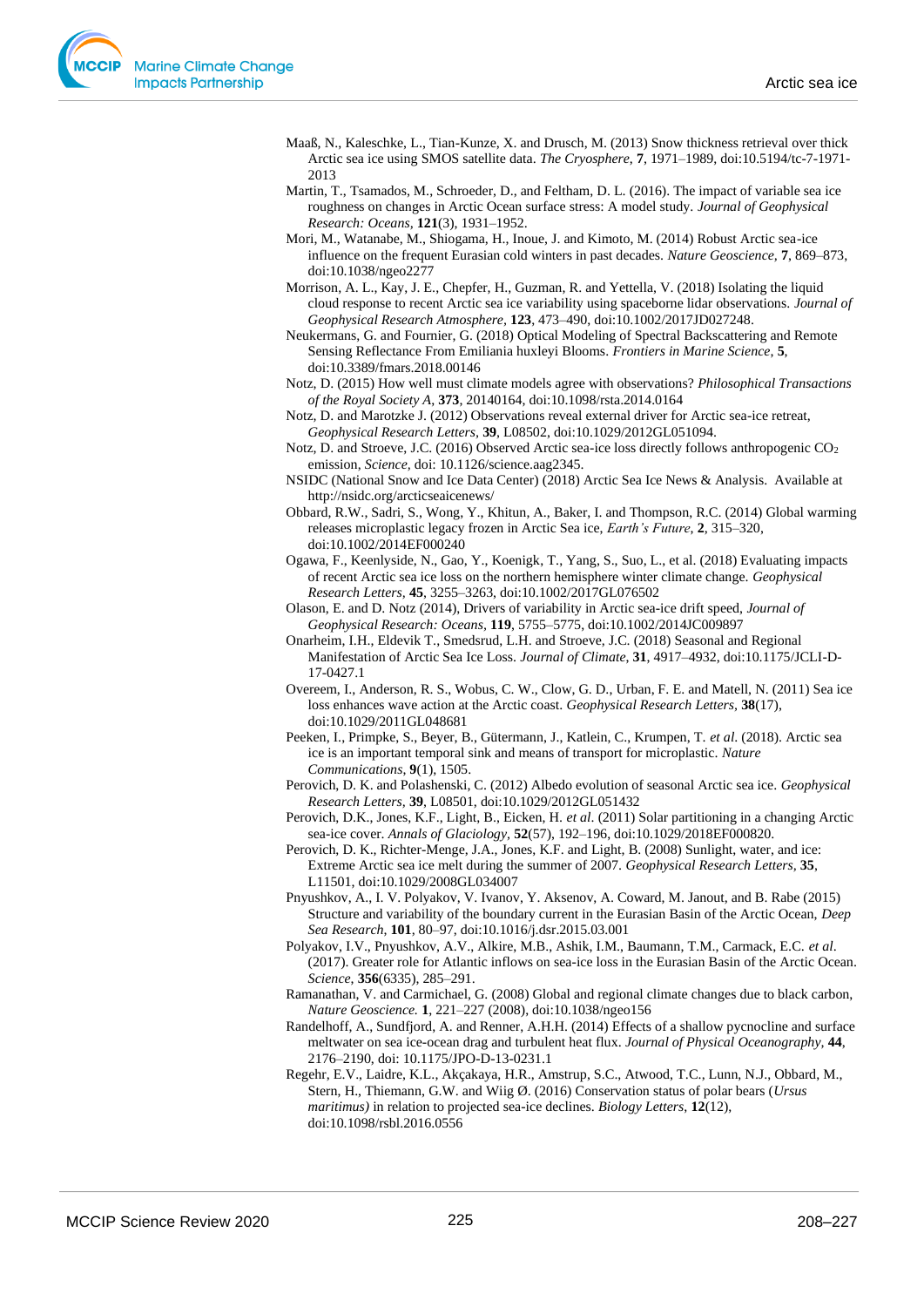Renaud, P.E., Sejr, M.K., Bluhm, B.A., Sirenko, B. and Ellingsen, I.H. (2015) The future of Arctic benthos: Expansion, invasion, and biodiversity. *Progress in Oceanography*, **139**, 244–257.

- Ricker, R., Hendricks, S., Kaleschke, L., Tian‐Kunze, X., King, J. and Haas, C. (2017) A weekly Arctic sea‐ice thickness data record from merged CryoSat‐2 and SMOS satellite data. *The Cryosphere*, **11**(4), 1607–1623, doi:10.5194/tc-11-1607-2017.
- Ricker, R., Girard-Ardhuin, F., Krumpen, T. and Lique, C. (2018) Satellite-derived sea ice export and its impact on Arctic ice mass balance, *The Cryosphere,* **12**, 3017–3032, doi:10.5194/tc-12-3017- 2018.
- Ridley, J.K. and Blockley, E.W. (2018) Brief communication: Solar radiation management not as effective as CO2 mitigation for Arctic sea ice loss in hitting the 1.5 and  $2^{\circ}$ C COP climate targets. *The Cryosphere,* **12**, 3355–3360, doi:10.5194/tc-12-3355-2018
- Rogelj, J., Schaeffer, M., Friedlingstein, P., Gillett, N.P., van Vuuren, D.P., Riahi, K., Allen, M. and Knutti R. (2016) Differences between carbon budget estimates unraveled, *Nature Climate Change,* **6**(3), 245–252, doi:10.1038/nclimate2868.
- Rudels, B., Korhonen, M., Schauer, U., Pisarev, S., Rabe, B. and Wisotzki, A. (2015) Circulation and transformation of Atlantic water in the Eurasian Basin and the contribution of the Fram Strait inflow branch to the Arctic Ocean heat budget. *Progress in Oceanography*, **132**, 128–152.
- Sanderson, B.M., Xu, Y., Tebaldi, C., Wehner, M., O'Neill, B., Jahn, A., Pendergrass, A.G., Lehner, F., Strand, W. G., Lin, L., Knutti, R. and Lamarque, J.F. (2017) Community climate simulations to assess avoided impacts in 1.5 and 2°C futures. *Earth System Dynamics*, 8, 827– 847, doi:10.5194/esd-8-827-2017
- Screen, J.A. (2018) Arctic sea ice at 1.5 and 2 °C. *Nature Climate Change*, **8**, 362–363.
- Screen, J.A. and D. Williamson, 2017: Ice-free Arctic at 1.5°C? *Nature Climate Change,* **7**, 230–231.
- Screen, J. A., Simmonds, I., Deser, C. and Tomas, R. (2013) The atmospheric response to three decades of observed Arctic sea ice loss. *Journal of Climate,* **26** (4), 1230–1248, doi:10.1175/JCLI-D-12-00063.1
- Screen, J.A., Deser, C., Smith, D.M., Zhang, X., Blackport, R., Kushner, P. J. *et al*. (2018) Consistency and discrepancy in the atmospheric response to Arctic sea-ice loss across climate models. *Nature Geoscience*, **11**(3), 155–163. https://doi.org/10.1038/s41561-018-0059-y
- Serreze, M.C. and Meier, W.N. (2018) The Arctic's sea ice cover: trends, variability, predictability, and comparisons to the Antarctic. Ann. *Annals of the New York Academy of Sciences*, doi:10.1111/nyas.13856.
- Sigmond, M., Fyfe, J. C., and Swart, N. C. (2018), Ice-free Arctic projections under the Paris Agreement, *Nature Climate Change,* **8**, 404–408, doi:10.1038/s41558-018-0124-y
- Søreide, J. E., E. Leu, J. Berge, M. Graeve and S. Falk-Petersen (2010) Timing of blooms, algal food quality and Calanus glacialis reproduction and growth in a changing Arctic. *Global Change Biology,* **16**(11): 3154–3163.
- Smedsrud, L. H., Halvorsen, M. H., Stroeve, J. C., Zhang, R. and Kloster, K. (2017) Fram Strait sea ice export variability and September Arctic sea ice extent over the last 80 years. *The Cryosphere,* **11**, 65–79, doi:10.5194/tc-11-65-2017
- Song, M., Wei, L. and Wang, Z. (2016) Quantifying the contribution of natural variability to September Arctic sea ice decline. *Acta Oceanologica Sinica,* **35**(49), [doi:10.1007/s13131-016-](https://doi.org/10.1007/s13131-016-0854-5) [0854-5](https://doi.org/10.1007/s13131-016-0854-5)
- Stopa, J. E., Ardhuin, F. and Girard-Ardhuin, F. (2016) Wave climate in the Arctic 1992-2014: seasonality and trends. *The Cryosphere,* **10**(4), 1605–1629, doi:10.5194/tc-10-1605-2016
- Stroeve, J.C. and Notz, D. (2018) Changing state of Arctic sea ice across all seasons, *Environmental Research Letters,* **13**, 103001, doi:10.1088/1748-9326/aade56
- Stroeve, J. C., Kattsov, V., Barrett, A., Serreze, M., Pavlova, T., Holland, M. and Meier, W.N. (2012) Trends in Arctic sea ice extent from CMIP5, CMIP3 and observations. *Geophysical Research Letters,* **39**, L16502, doi:10.1029/2012GL052676
- Strong, C. and I. G. Rigor (2013) Arctic marginal ice zone trending wider in summer and narrower in winter. *Geophysical Research Letters,* **40**, 4864–4868, doi:10.1002/grl.50928
- Strong, C., Foster, D., Cherkaev, E., Eisenman, I. and Golden, K.M. (2017) On the Definition of Marginal Ice Zone Width. *Journal of Atmospheric and Oceanic Technology,* **34**, 1565–1584, 10.1175/JTECH-D-16-0171.1
- Thomson, J. and W. E. Rogers (2014) Swell and sea in the emerging Arctic Ocean. *Geophysical Research Letters,* **41**, 3136–3140, doi:10.1002/2014GL059983
- Thomson, J., Fan, Y., Stammerjohn, S., Stopa, J., Rogers, W. E., Girard-Ardhuin, F. *et al*. (2016) Emerging trends in the sea state of the Beaufort and Chukchi Seas. *Ocean Modelling*, **105**, 1–12.
- Timmermans, M.-L., Toole, J. and Krishfield, R. (2018), *Science Advances*, **4**(8), eaat6773, doi: 10.1126/sciadv.aat6773